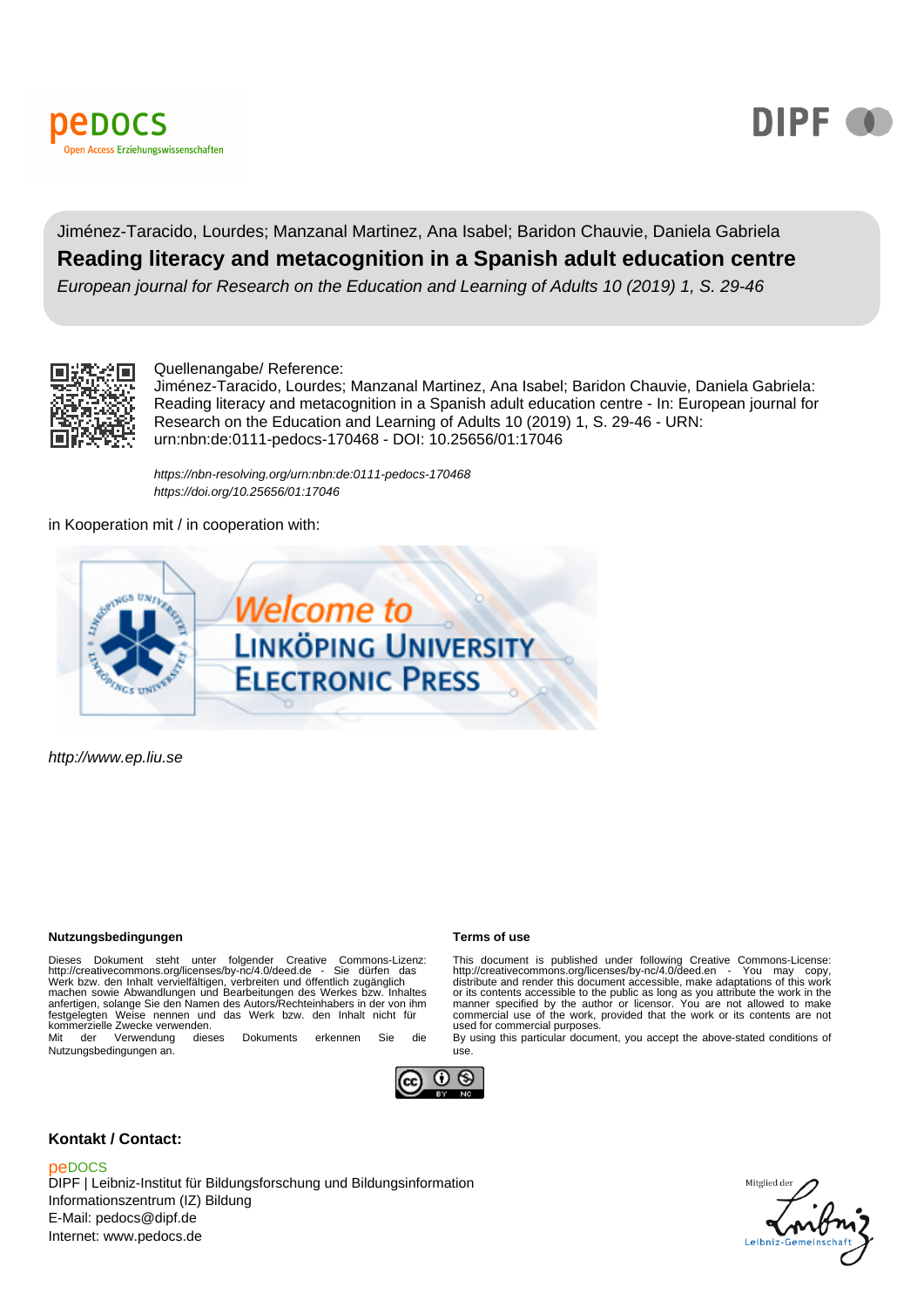# RELA

European Journal for Research on the Education and Learning of Adults

Volume 10, No. 1, February 2019

Linköping University Electronic Press ISSN 2000-7426 www.rela.ep.liu.se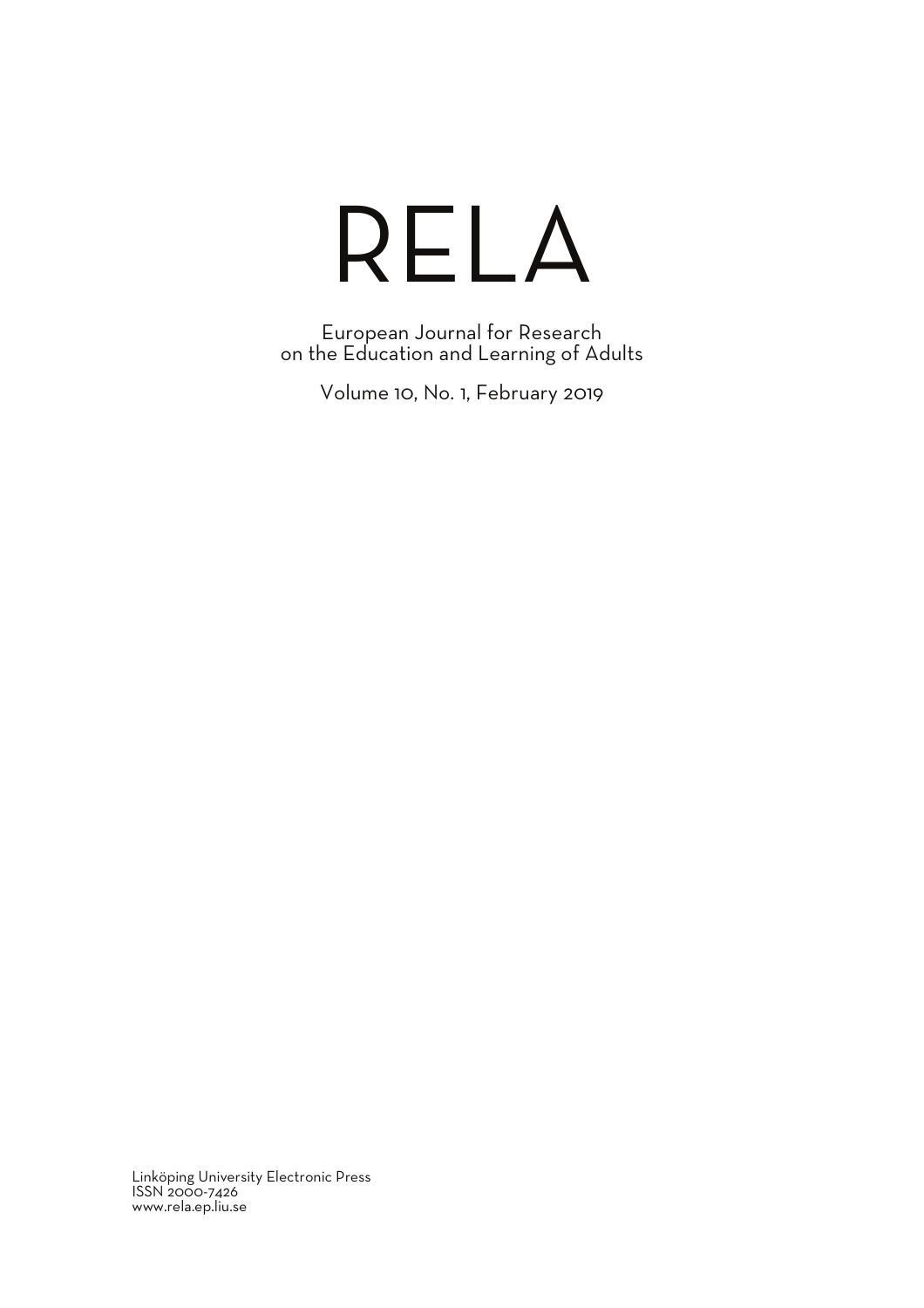### European Journal for Research on the Education and Learning of Adults - RFI  $\Delta$

VOLUME 10 NUMBER 1 FEBRUARY 2019

#### **Contents**

7 Editorial: RELAs 10-year anniversary: What have we accomplished? Andreas Fejes, António Fragoso, Wolfgang Jütte, Ewa Kurantowicz, Barbara Merrill, Henning Salling Olesen and Danny Wildemeersch

#### Open Papers

- 13 Migration and translocal learning: Poles in Reykjavik Malgorzata Karolina Zielińska
- 29 Reading literacy and metacognition in a Spanish Adult Education centre Lourdes Jiménez-Taracido, Ana Isabel Manzanal Martinez and Daniela Gabriela Baridon Chauvie
- 47 Agency, identity and learning at turning points in women's lives: A comparative UK-Italian analysis Chiara Biasin and Karen Evans
- 65 Staging bodies: learning through feminist activism. Analysis of points emerging from actions by La Barbe and Femen in France<br>Flisabeth Hofmann
- 77 Gender consciousness through applied theatre Catarina Sales Oliveira, Alcides A. Monteiro and Sílvia Pinto Ferreira
- 93 An analysis of educational programmes for adults accompanying museum exhibitions: the typology of portals Inga Specht and Franziska Stodolka (née Semrau)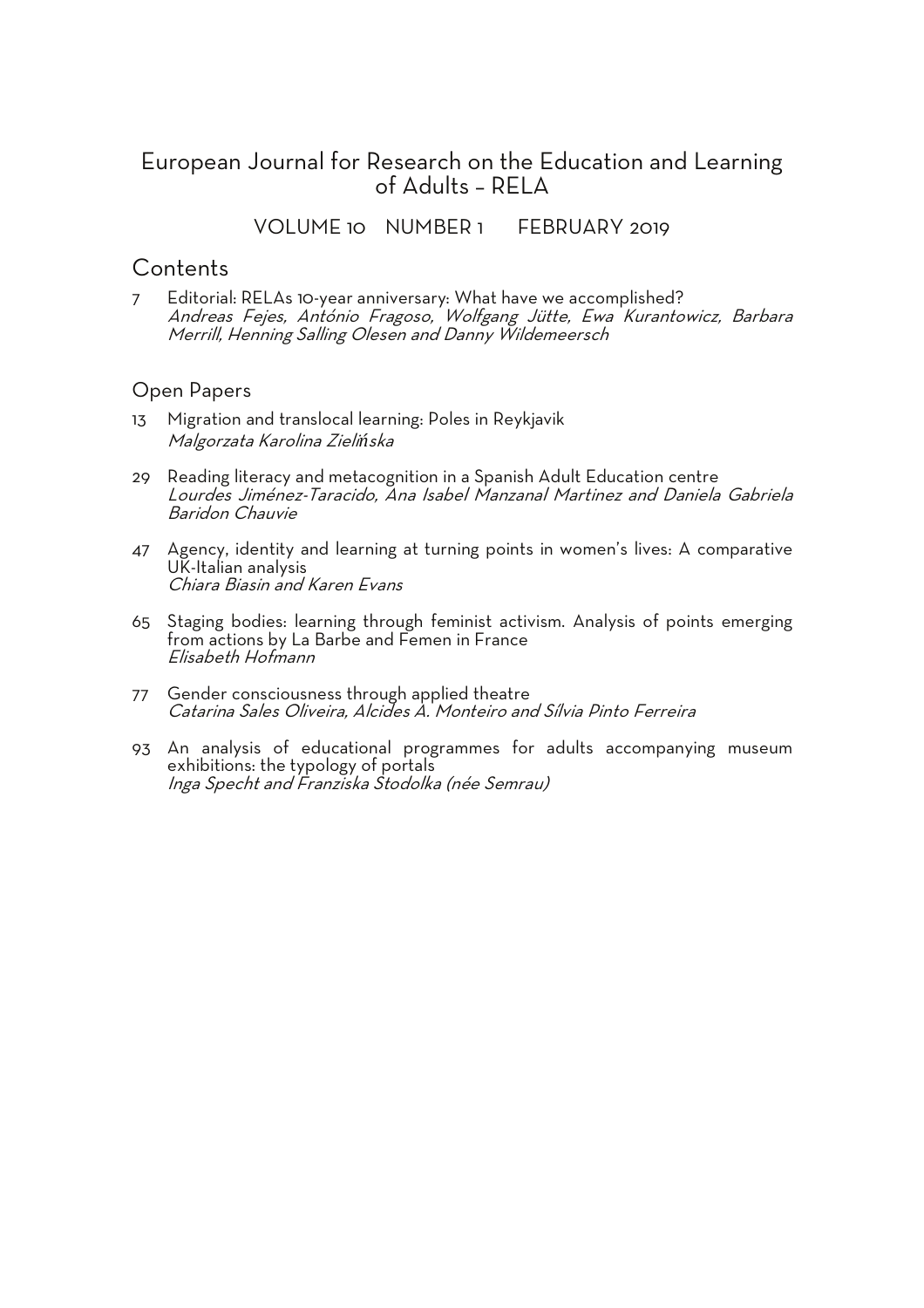## Reading literacy and metacognition in a Spanish Adult Education centre

Lourdes Jiménez-Taracido Universidad Internacional de La Rioja, Spain (lourdes.jimenez@unir.net)

Ana Isabel Manzanal Martinez Universidad Internacional de La Rioja, Spain (ana.manzanal@unir.net)

Daniela Gabriela Baridon Chauvie Universidad Internacional de La Rioja, Spain(daniela.baridon@unir.net)

#### Abstract

*In recent years, Spain's adult population has been characterised by high unemployment rates, particularly among peopled aged over 18 who do not have the Compulsory Secondary Education certificate. Their training in key competences, such as reading comprehension, would provide them with fundamental learning, empowerment, and better employment opportunities. This empirical study examines the relationship between the use of metacognitive skills while reading and improved reading comprehension – previously shown in other studies – evaluating both constructs and attempting to establish whether there is a relationship between them in a sample of 143 adult secondary education students. Research outcomes in reading competence were lower than expected, with significant differences between stages and average use of metacognitive strategies, influenced by gender and age. A significant, linear, and low to moderate degree relationship was found between two of the metacognitive strategies evaluated and so a predictive model was constructed in which age, level, and use of strategies for problemsolving and reading-support are predictive variables explaining 23.4% of the variance in reading skills. We also suggest some changes regarding teacher practice, prioritising active and self-regulating reading.* 

Keywords**:** adult education; literacy skills; low educational level; metacognition strategies; reading comprehension

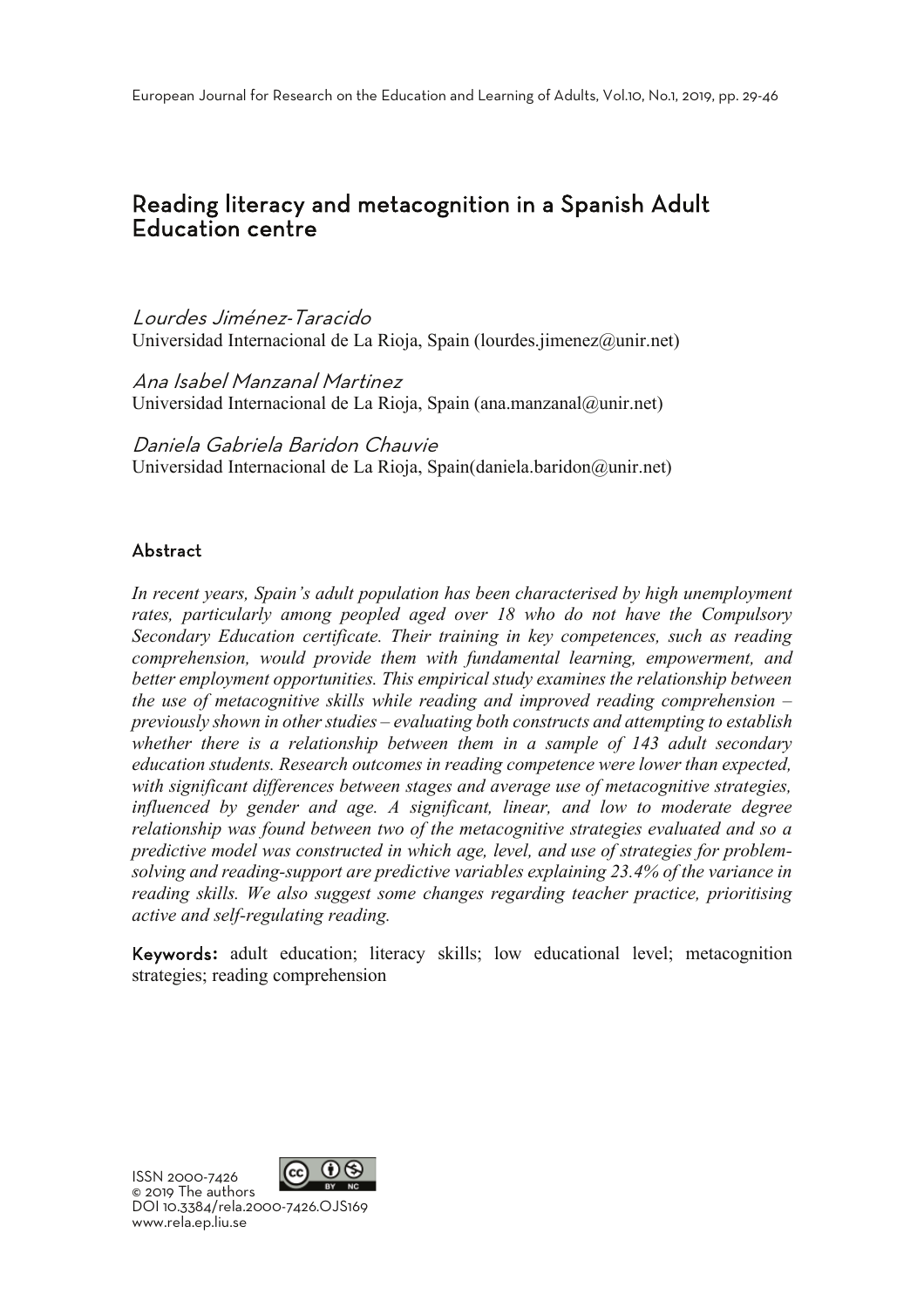#### Introduction

Europe currently has an alarming situation in which over 65 million people have not developed the basic reading, writing, arithmetic and digital skills, and have not reached ISCED (CINE in Spanish) level  $2<sup>1</sup>$  (Bachmann & Holdsworth, 2016), something that has an impact on their social position (Organisation for Economic Co-operation and Development [OECD], 2010). The 2016 Panorama de la Educación report notes that command of reading comprehension and maths skills among adults are essential explanatory factors for the social results obtained, suggesting that high competence levels play a vital role in achieving better social results (Ministerio de Educación, Cultura y Deporte [MECD], 2016b, p. 39). In other words, empowering this social group largely depends on their acquisition of reading competence, as this is vital if people are to be able to do well in society, and it is a key component in intellectual enrichment, acquiring knowledge, and accessing culture.

This issue, which affects a section of society, has not gone unnoticed by institutions, and interest in this group has increased in recent years. Accordingly, the European Association for the Education of Adults (EAEA) proposed that 2017 should be the year of Adult Secondary Education (ASE), to raise awareness of the impact and benefits of ASE in the lives of individuals and in society in general (EAEA, 2017). This initiative ties in with the New Skills Agenda for Europe, developed by the European Commission, which emphasises the need to promote the empowerment of this group through education (Bachmann & Holdsworth, 2016).

In Spain, the economic crisis of the last decade has created high rates of unemployment among poorly trained adults (Feito, 2015), leading to an increase in the number of adults returning to the educational system to seek a second chance to join the job market (Rujas, 2015). This group's main motivation is to achieve an intermediate level of training and so have more and better opportunities to access the world of work (Salva-Mut, Quintana-Murci, & Desmarais, 2015). This education corresponds with the Compulsory Secondary Education certificate (ESO), which is the usual minimum requirement for entering the job market (Eurydice, 2011).

Official figures from 2015 on adult education in Spain indicate that 42.6% of the population aged between 25 and 64 had not completed Compulsory Secondary Education. If this is compared with the same year in the European Union, 77% of this age group has a secondary or higher level of education. In other words, Spain is 20 points below the European mean (MECD, 2016a). These figures agree with the latest results from the Programme for the International Assessment of Adult Competencies (PIAAC), in which Spain obtained a score 'significantly lower than those of the other countries and the mean of countries from the OECD and the European Union' (MECD, 2013, p. 30). This gap is the reason why increasing rates of academic success in adults should become a priority target (Feito, 2015).

However, despite the individual and social motivations that drive this group, the percentage of adults who manage to complete secondary education has progressively fallen from 76% in 1995 to 42% at present (MECD, 2016a). According to Arreaza (2017), it is the system itself that imposes barriers that foster failure: a disconnected and incoherent curriculum in which the accumulation of theoretical content is prioritised over skills, a lack of interdisciplinarity, an uneven distribution of time across the different areas and evaluation based on a traditional system of knowledge-accumulation that does not consider the acquisition of skills. This situation has not improved with the implementation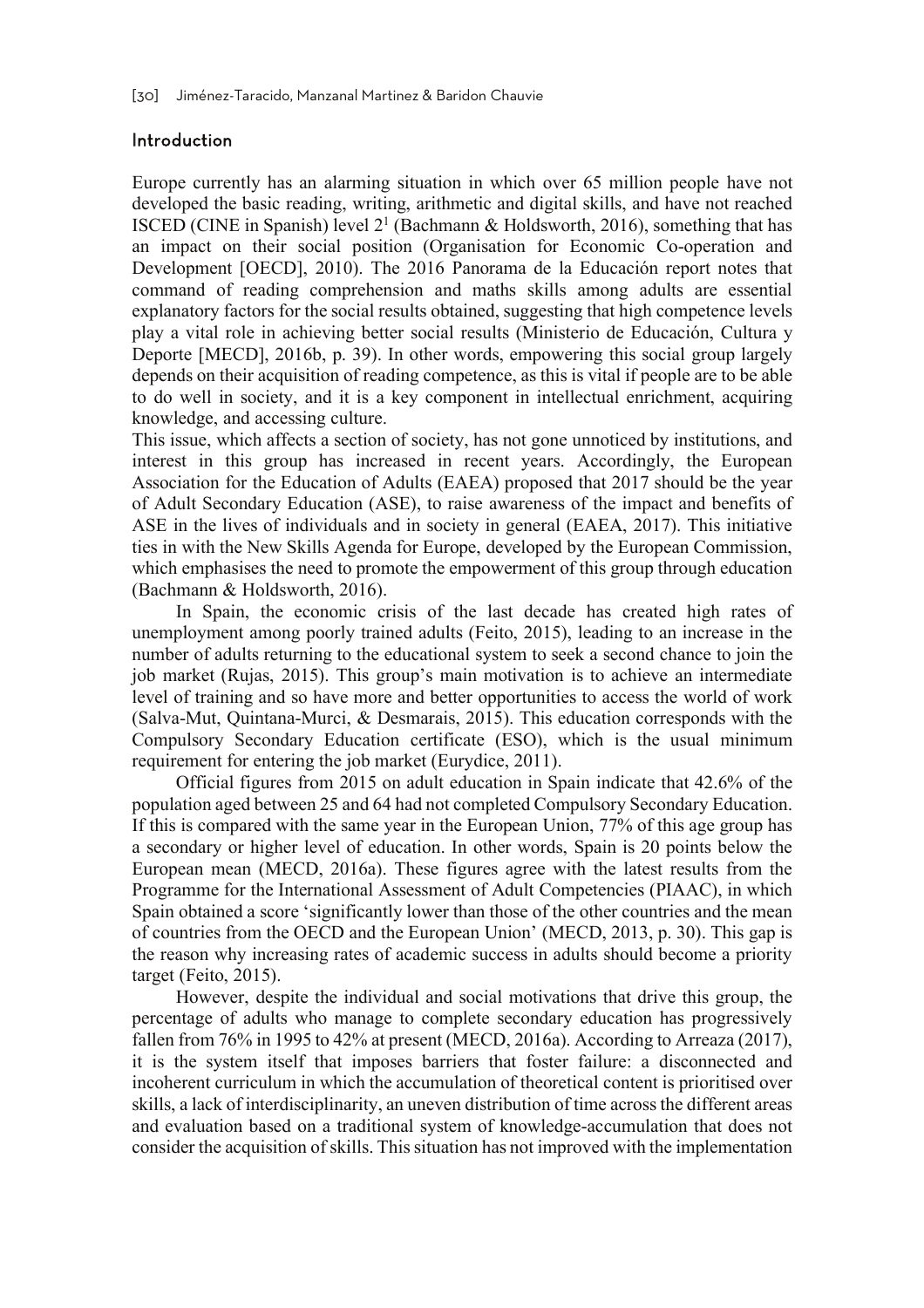of the most recent education act (Organic Law for Improving Educational Quality [LOMCE], 2013), in which explicit references to key skills have been eliminated from the curriculum. Furthermore, cuts made to education policies particularly affect the most vulnerable groups (Salva-Mut et al., 2015).

Therefore, it is very interesting to combine forces from all areas to promote an allround education at the same time as the personal development of the adults (Sarrate-Capdevila & Pérez de Guzmán, 2005), redirecting them towards completing their education and achieving the diploma, focussing on the fact that improving people's education increases their chances of a second chance in the world of work (OECD, 2010). Research into reading competence in adults with low levels of education has increased in recent years, especially in the English-speaking world (Sabatini, Sawaki, Shore, & Scarborough, 2010), although the Spanish-speaking world still requires further studies involving this population that explore questions relating to what difficulties they encounter while reading, how often they use learning strategies, and how using them has an impact on the improvement in their reading process. This study which considers these questions has been performed starting from the knowledge that formal adult education is a second chance to develop and perfect the skills needed for the world of work and also for life in society.

#### Adult secondary education in Spain

In Spain, adult secondary education (ESPA) is offered to post-school age people who, for a variety of reasons, left the educational system during the obligatory stage and who are or should be working, as well as to young people and retired people. One of the objectives of this stage is to promote the acquisition of knowledge and skills not previously obtained, in the framework of the all-round training needed to join the world of work (Sárrate-Capdevila & Pérez de Guzmán, 2005). This sector has a diverse profile, with the shared characteristic of having limited education and coming from a background of academic failure (Feito, 2013; Sárrate-Capdevila & Pérez de Guzmán, 2005). As a result, any new setback at this stage has a high cost, both personally and socially (Fernández-Enguita, Mena & Riviere, 2010).

ESPA allows people to obtain the secondary education qualification and it is structured in levels I and II, of one year's length each, divided into four progressively ordered stages (stages 1 to 4 of ASE) corresponding to years 1 to 4 of compulsory secondary education (ESO). People aged over 18 who have completed primary education or its equivalent for adults (Enseñanza Básica – Basic Education) are accepted as ASE students. Over 16s who can show they are in work are also accepted. The curriculum does not differ from the one used in standard secondary education, although the subjects are grouped into areas (communication, social, and science-technology). According to Feito (2013), this group's distinguishing features include: a wide range of ages (students who have only recently become adults alongside others who are fully mature), a low cultural level, lack of study habits, and being on the lower rungs of the employment ladder.

#### Reading competence and metacognition

The information society we inhabit demands people be able to process written information in varying contexts and apply it successfully to different real-world situations to allow personal and work goals to be achieved (UNESCO, 2016). Reading competence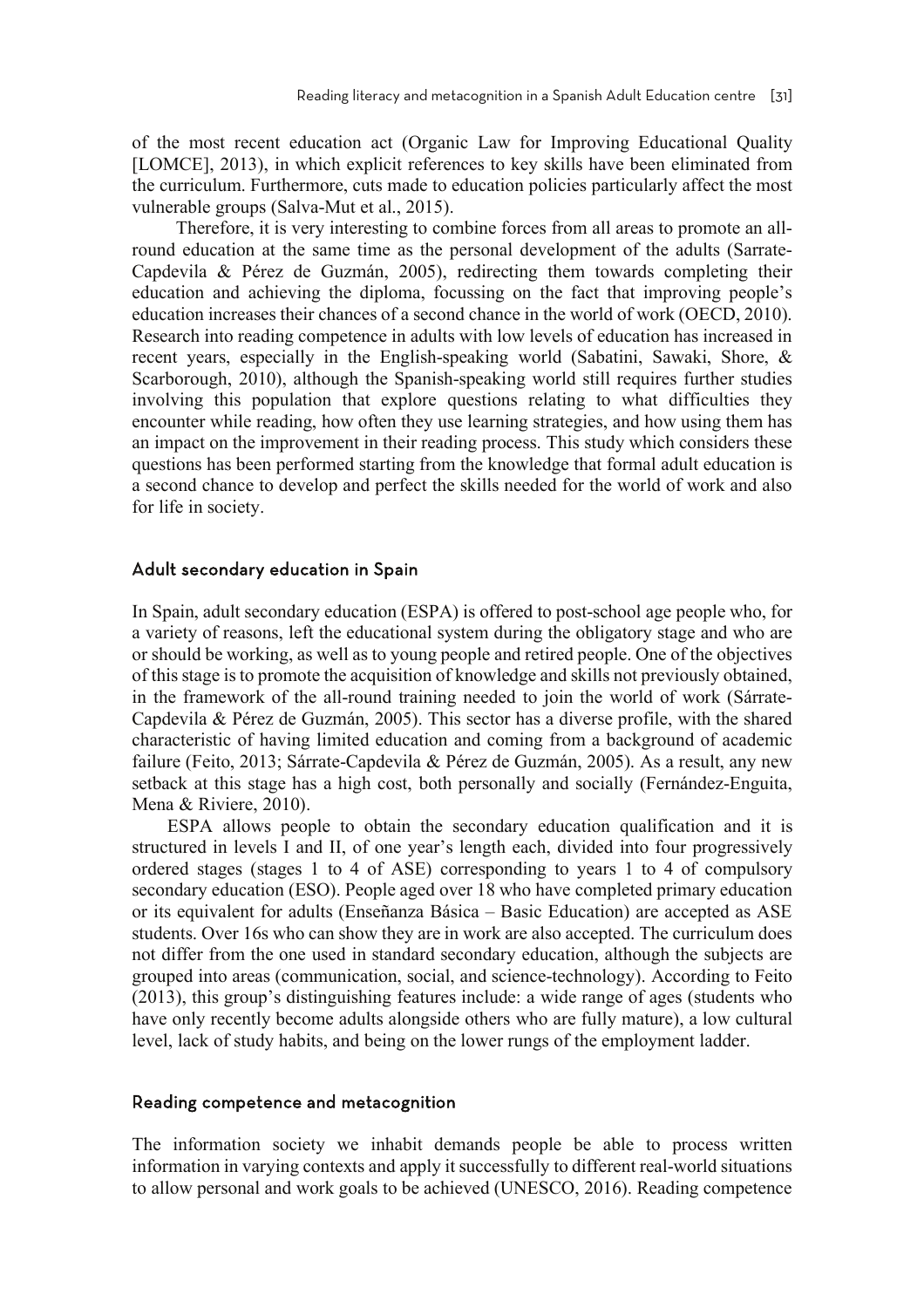not only includes decoding and understanding what one reads, but also reflecting on and evaluating information, to be able to build knowledge and so enable individuals to participate in society and integrate successfully.

Factors affecting the development of this skill include the type of text and the strategies the reader uses while reading (Cerchiaro, Paba, & Sánchez, 2011; Serrano, Vidal-Abarca, & Ferrer, 2017). Regarding the text type, reading texts of the *continuous type*, which are characterised by a linear narrative contained in several paragraphs, is not the same as reading *non-continuous or discontinuous texts*, which feature graphs and charts, diagrams, tables, images, and so on. These are often associated with academic contexts and are the main medium for knowledge transfer. Studies indicate that there is a difference in the level of processing between one type and the other, with discontinuous texts presenting greater difficulties than continuous ones (Serrano et al., 2017).

Regarding the types of strategies applied during reading, there are cognitive and metacognitive ones (Cornford, 2002; Solé, 2012). Three aspects in which a reader should be competent are distinguished in cognitive strategies: *retrieval* and *identification*, which involve being locating information in a text; *integration* and *interpretation*, which involve understanding the relationships between the different parts of a text and inferring nontextual information to piece together the meaning; and *evaluation* and *reflection* which require the reader to be able to relate to prior knowledge (Llorens, Vidal-Abarca, Martínez, Mañá, & Gilabert, 2011; OECD, 2016). In other words, in terms of reading competence, at the lowest stage, readers extract meaning literally, at the second stage they interpret this information, and finally, at the highest stage, they activate their prior knowledge, and by linking it to the information and combining it in their cognitive structure they create new knowledge. The PIACC results for Spain describe a reader with problems identifying, interpreting, and/or evaluating one or more fragments of information, as well as making inferences of different levels and relating them to their prior knowledge (MECD, 2013).

Metacognitive strategies refer to being aware of and controlling the cognitive strategies used and self-regulating them when reading (Cerchicaro et al., 2011; Fernández, Jiménez, Alvarado, & Puente, 2010; Flavell, 1987; Griffith & Ruan, 2005; Kolić-Vehovec Rončević, & Pahljina-Reinić, 2014). Three types of metacognitive skills are distinguished: *global reading strategies*, which include, among others, activating prior knowledge, or deciding to focus on a particular part of the text; *problem-solving strategies*, which include decisions such as re-reading parts that have not been understood or pausing to reflect; and finally *support strategies* which include taking notes while reading, paraphrasing parts of the text, and underlining (Griffith & Ruan, 2005; Mokhtari & Reichard, 2002). In much of the literature, metacognition is shown to be part of the self-regulatory processes necessary to develop reading competence (Llorens et al., 2011; Schreiber, 2005; Zimmerman, 1998), and it is understood that 'the essential nature of metacognition and-self regulation in reading literacy exists in the ability of an individual to detect and correct errors in comprehension' (Schreiber, 2005, p. 219). Previous studies also show that these processes have a positive influence on academic performance (Cornford, 2002; Zimmerman, 1998; Zimmerman, Kitsantas, & Campillo, 2005).

Given what is stated above, it should be noted that the students themselves should know and dominate cognitive and metacognitive strategies, because for them to be able to comprehend a text, there should be an intention to construct its meaning (Karbalaei, 2010; Kolić-Vehovec et al., 2014; Solé, 2012). Similarly, as well as the characteristics mentioned above regarding the ASE population, it should be noted that older adults gradually lose flexibility and motivation in the use of metacognitive strategies (Fernández et al., 2010). These are aspects that demand knowledge of the students' particular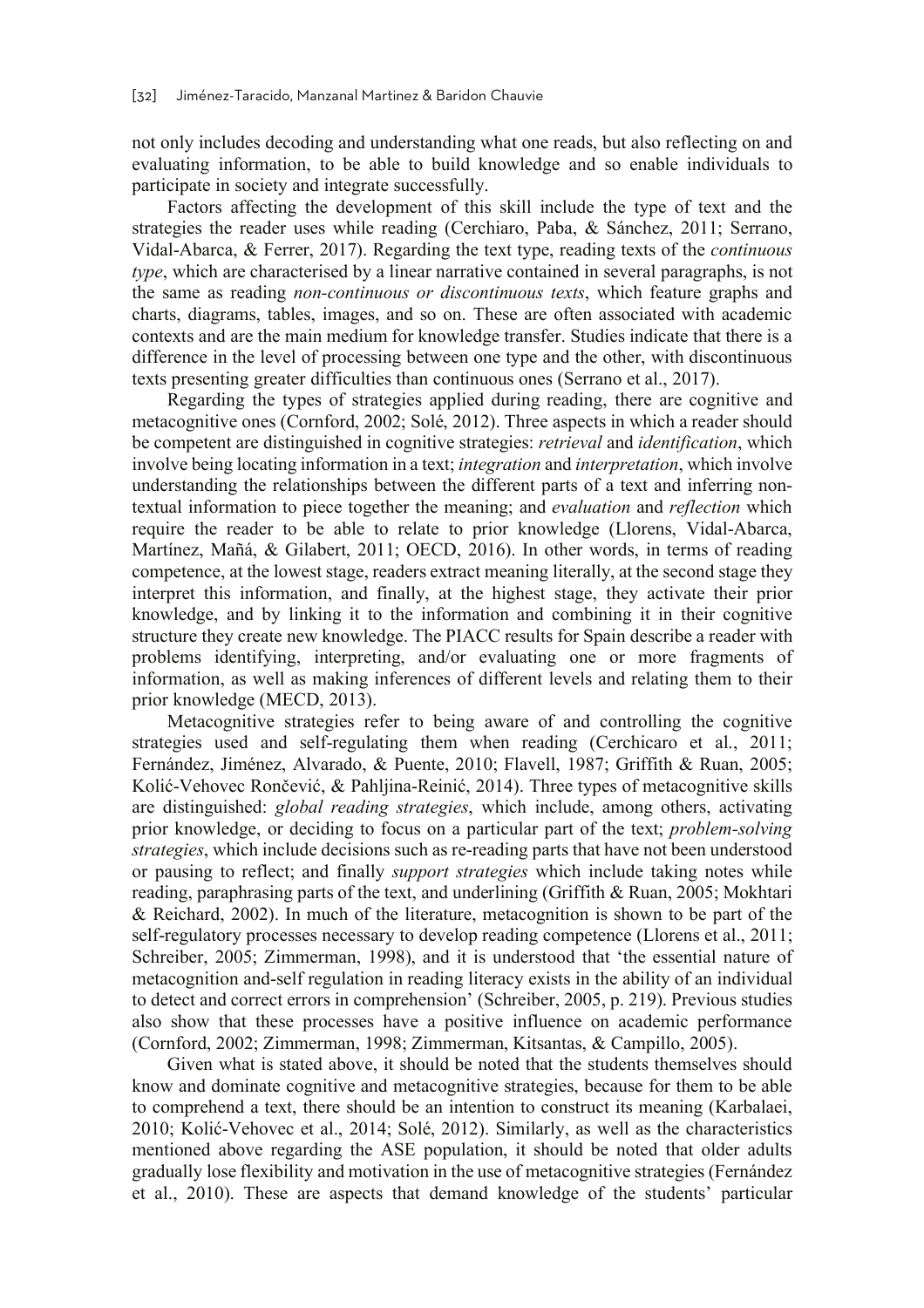situation in this matter, in order then to be able to act in a way directed at achieving the objectives of the stage.

Therefore, starting from the premise that text type and structure have an effect on the reading comprehension process, as do the individual characteristics of the reader and the strategies the reader uses to comprehend texts, and that we found only a small number of studies in the ASE population, the aims of this study are: to identify the total degree of reading competence, to establish which aspects of the reading process are especially difficult, to describe the metacognitive strategies students use to comprehend what they are reading, and to develop an explanatory model combining all of these variables.

#### **Participants**

The participants in this study were 143 students (64 men and 79 women) from an ASE centre in the Spanish Autonomous Region of Castilla-La Mancha, aged between 17 and 57 with an average age of 24.5. Purposive or convenience sampling was used, including all of the students registered with the centre.

#### Materials

*Prueba de Competencia Lectora para Educación Secundaria* (Reading competence test for secondary education – CompLEC) (Llorens et al., 2011). This is an instrument for evaluating individual reading competence using reading situations focussing on tasks that require students in compulsory secondary education to answer questions based on texts similar to the ones they encounter in their everyday lives. It comprises five texts – three continuous and two discontinuous – and a total of 20 questions, which are divided into three categories in accordance with the three basic aspects considered in the PISA and PIACC framework: retrieval, integration, and reflection-evaluation of information. The CompLEC scale has shown that its own psychometric properties are adequate and satisfactory, both for diagnosis of reading competence and as a research instrument (Vidal-Abarca, Mañá & Gil, 2010). The study by Llorens et al. (2011) provided the normative sample with which the results presented here are compared, as we do not have tests previously performed in the ASE population with which to compare them. In addition, the level required and the curriculum are the same as the ones for which the CompLEC is intended, compulsory secondary education (ESO).

*Inventario de Conciencia Metacognitiva de las Estrategias de Lectura*, originally called *Metacognitive Awareness of Reading Strategies Inventory* (MARSI) (Mokhtari & Reichard, 2002). This is a self-evaluation instrument, designed to measure the level of awareness (knowledge) and perception of the use of metacognitive strategies when reading texts for academic purposes. The inventory comprises 30 items, that analyse three groups of metacognitive strategies (global reading, problem solving, and support reading) and makes it possible to account for three processes associated with regulation (planning, monitoring, and evaluation). MARSI was originally designed to be applied to Englishspeaking adolescents and adults with an educational level higher than fifth grade (Mokhtari & Reichard, 2002; Mokhtari & Sheorey, 2002) and its Spanish version has been validated with adolescents by Alvarado, Puente, Jiménez, and Arrebillaga (2011) who tested its internal validity (Cronbach's alpha 0.86) and confirmed the three-factor model proposed by the authors. It is used in this study because of its great potential as it makes it possible to increase awareness of the strategies used when reading, both among the students themselves and among the teachers (Mokhtari & Reichard, 2002). All of this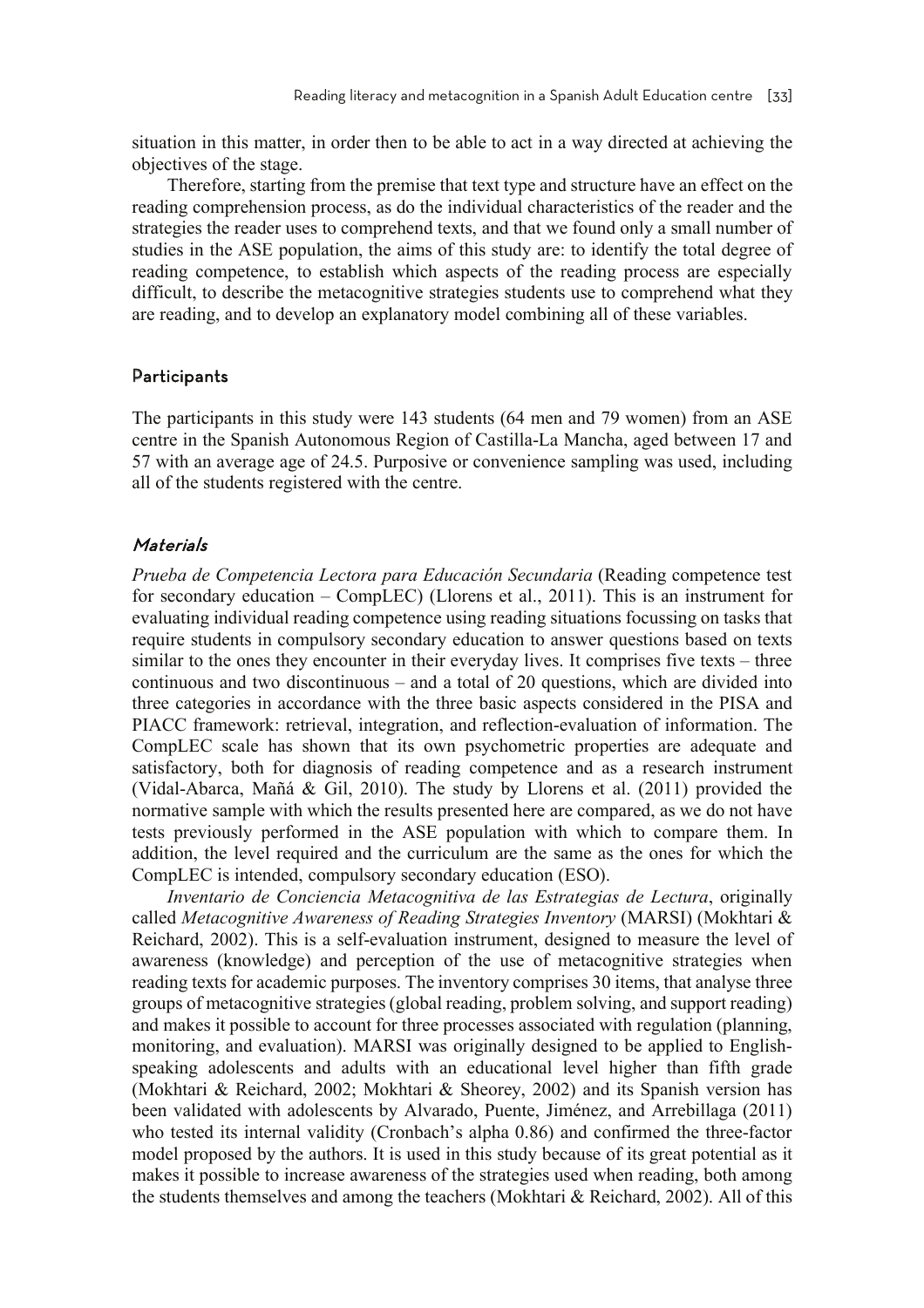is relevant when considering the population of the educational centre being studied, which has the characteristics mentioned above in the introduction to this research. Table 1 shows a summary of the processes and strategies measured by both instruments.

Table 1. Description of the study instruments.

|              |                                  |                       | $N^{o}$        |                                                                                                                                                                                   |
|--------------|----------------------------------|-----------------------|----------------|-----------------------------------------------------------------------------------------------------------------------------------------------------------------------------------|
|              |                                  |                       | Questions      | Description                                                                                                                                                                       |
|              |                                  |                       | /Items         |                                                                                                                                                                                   |
|              | Type of<br>questions<br>(reading | Retrieval             | 5              | Report on the reader's retrieval<br>of explicit and implicit<br>information from the text.                                                                                        |
| CompLEC      |                                  | Integration           | 10             | reader's<br>Analyze<br>the<br>comprehension of general ideas<br>of the text, its relations and<br>inferences.                                                                     |
|              | process)                         | Reflection-evaluation | 5              | reader's<br>Report<br>the<br>prior<br>the<br>knowledge<br>use<br>and<br>of quality<br>evaluation<br>and<br>relevance of the text.                                                 |
|              | Text type                        | Continuous            | 3              | Classical texts that require a<br>sequential order for reading.                                                                                                                   |
|              |                                  | Discontinuous         | $\overline{2}$ | Texts that require no linear<br>reading, like texts with maps,<br>charts, diagrams, etc.                                                                                          |
|              |                                  | Global reading        | 13             | The use of strategies such as<br>setting the purpose of reading,<br>activating previous knowledge,<br>making decisions about the<br>necessary focus of parts of the<br>text, etc. |
| <b>MARSI</b> | Metacognitive<br>strategies      | Problem-solving       | 8              | used<br>solve<br>Strategies<br>to<br>problems during reading, like<br>read with attention, reread for<br>better comprehension, stop to<br>think about the text, etc.              |
|              |                                  | Support reading       | 9              | The use of support techniques<br>such as taking notes while<br>reading,<br>underlining,<br>consulting the dictionary or re-<br>reading extracts of text.                          |

The Statistical Package for the Social Sciences program (SPSS) 20.0.1 (IBM®) was used to perform hypothesis tests and analysis of variance for parametric and non-parametric samples, testing the correlations of ordinal and quantitative variables, and multilinear linear regression statistical tests. The study variables were *type of question*, where it is necessary to consider the influence on performance of the reading process proposed (retrieval, integration, and reflection-evaluation), *text type*, which relates to influence of the structure of the text (continuous-discontinuous), the metacognitive strategies the subjects report using (*global*, *problem solving*, and *support*), *age* (grouped in four bands: ≤18, 19–25, 26–35, and 36–60 years), *gender* and *stage* (1–4 ESPA).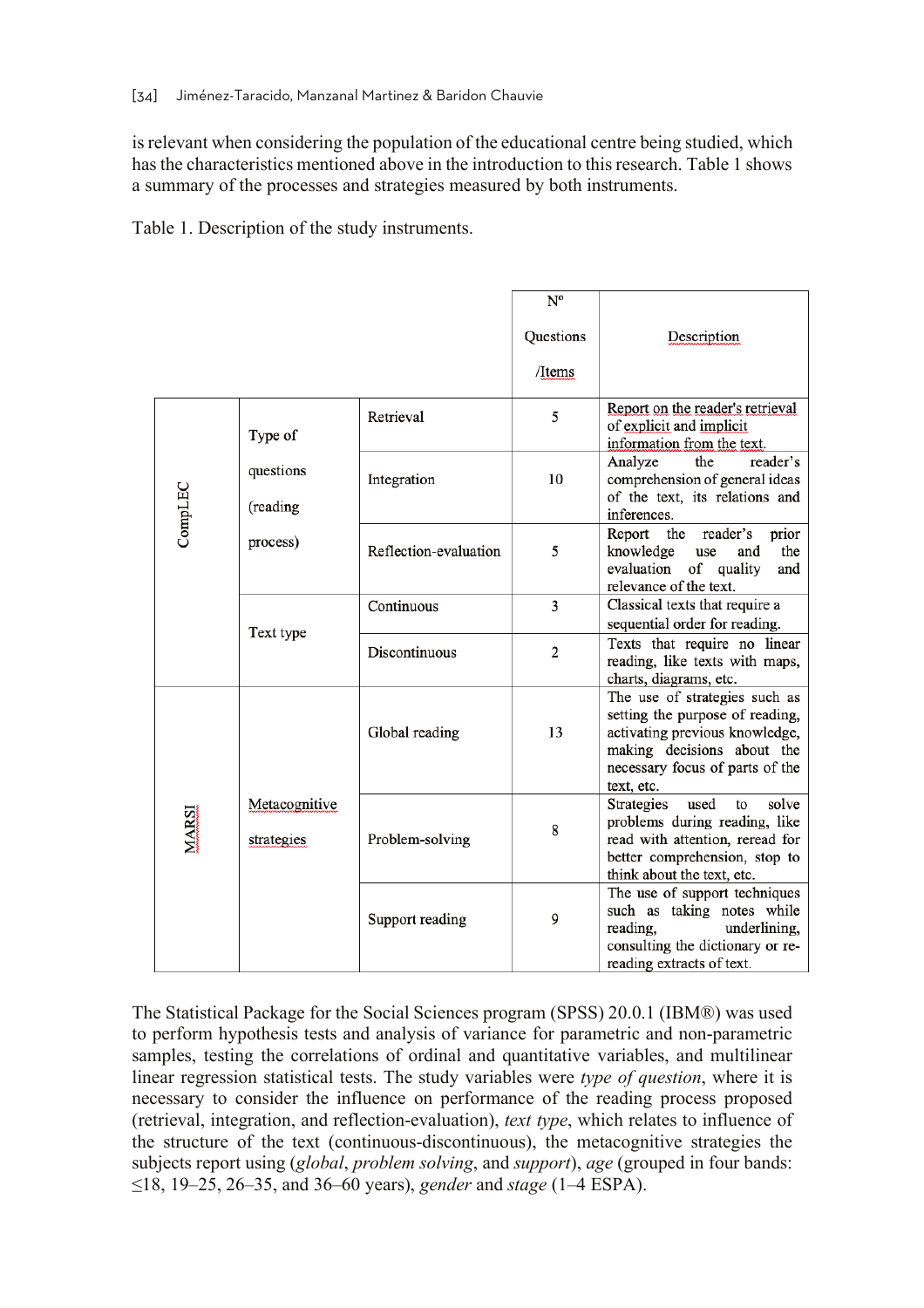#### Results

The reliability of both instruments was analysed using Cronbach's alpha for the study sample, which with CompLEC gave values of .814 and with MARSI values of .876 for global strategies, .793 for problem-solving strategies, and .729 for support strategies, indicating the high levels of internal consistency of the scale and subscales used.

The results show a sample with an overall reading performance below the mean found by Llorens et al. (2011) for a reference sample of 798 students in Compulsory Secondary Education (Table 2). Comparison by centiles indicates that as the individuals progress through the stages, their reading competence improves like in the normative sample. In the case of stage 3 of ESPA, discrepancies were observed in the data with mean and centile values below what might be expected.

Table 2. Comparison between percentiles of reading competence in Compulsory Secondary Education (ESO) students (Llorens et al., 2011) and adult secondary education (ESPA) students.

| ÷                          |     |     |     |     |      |                 |      |      |      |      |       |                   |           |
|----------------------------|-----|-----|-----|-----|------|-----------------|------|------|------|------|-------|-------------------|-----------|
| CompLEC                    |     |     |     |     |      | <b>Centiles</b> |      |      |      |      |       | <b>Statistics</b> |           |
| <b>Normative</b><br>sample | 01  | 10  | 20  | 30  | 40   | 50              | 60   | 70   | 80   | 90   | 99    | M                 | SD        |
| $1^{\circ}$ ESO            | 2.5 | 4.4 | 6.0 | 7.0 | 8.0  | 9.0             | 11   | 12   | 14   | 15   | 17    | 9,7               | 4,1       |
| $2^{\circ}$ ESO            | 2.5 | 5.1 | 7.1 | 9.0 | 11   | 12              | 13   | 14   | 16   | 17   | 20    | 11,7              | 4,3       |
| $3^{\circ}$ ESO            | 5.7 | 9.0 | 10  | 12  | 13   | 14              | 15   | 16   | 17   | 18   | 2     | 13,7              | 3,6       |
| <b>ESPA</b>                |     |     |     |     |      | <b>Centiles</b> |      |      |      |      |       | <b>Statistics</b> |           |
|                            | 01  | 10  | 20  | 30  | 40   | 50              | 60   | 70   | 80   | 90   | 99    | M                 | <b>SD</b> |
| $1^{\circ}$ ESO            | .00 | 2.0 | 3.2 | 5.0 | 5.0  | 7.0             | 8.6  | 9.7  | 11.0 | 11.9 | 14.8  | 7.03              | 3,9       |
| $2^{\circ}$ ESO            | .00 | 4.0 | 5.0 | 6.4 | 7.2  | 10.0            | 12.6 | 14.0 | 14.4 | 17.4 | 19.0  | 10,1              | 5,2       |
| $3^{\circ}$ ESO            |     | 2.0 | 4.0 | 5.0 | 7.0  | 8.0             | 9.0  | 11.6 | 14.0 | 16.0 | 17.7  | 8,5               | 4,7       |
| $4°$ ESO                   | .00 | 5.0 | 8.0 | 9.0 | 10.0 | 12.0            | 13.0 | 15.0 | 16.0 | 17.0 | 19.00 | 11,6              | 4,7       |

The percentage of correct answers across the different types of questions and text types was calculated and compared with the normative sample (Table 3). The results, in all of the subdimensions of the instrument, indicate that the test sample displays lower percentages of correct answers than the normative sample. These differences, according to Cohen's *d*, are around 0.5, suggesting medium effect sizes, except in the case of integration type questions where the effect size is small.

Regarding the results in the sample itself, depending on the type of question, the data show that the mean performance of the sample is lower when solving the question requires readers to integrate the information they read (47.3%), followed by reflecting on it (52.2%), and they perform best with retrieval (53.8%). These differences are significant in the percentages of correct answers to retrieval questions compared with integration questions (Z = -8.963; p < 0.01) and integration-reflection (Z = -8,580; p < 0.01), according to the Wilcoxon non-parametric signed rank test.

Regarding the text type, and using the same statistic as before, the success rate is higher in continuous texts (52.2%) than in discontinuous ones (46.3%). This difference is statistically significant ( $Z = -9.583$ ; p<.001). In addition, the coefficient of variation [CV] was calculated, providing information about the variance of correct answers in the sample, with the continuous texts variable having the lowest dispersion (50.8%) and the retrieval question type variable having the highest (59.4%).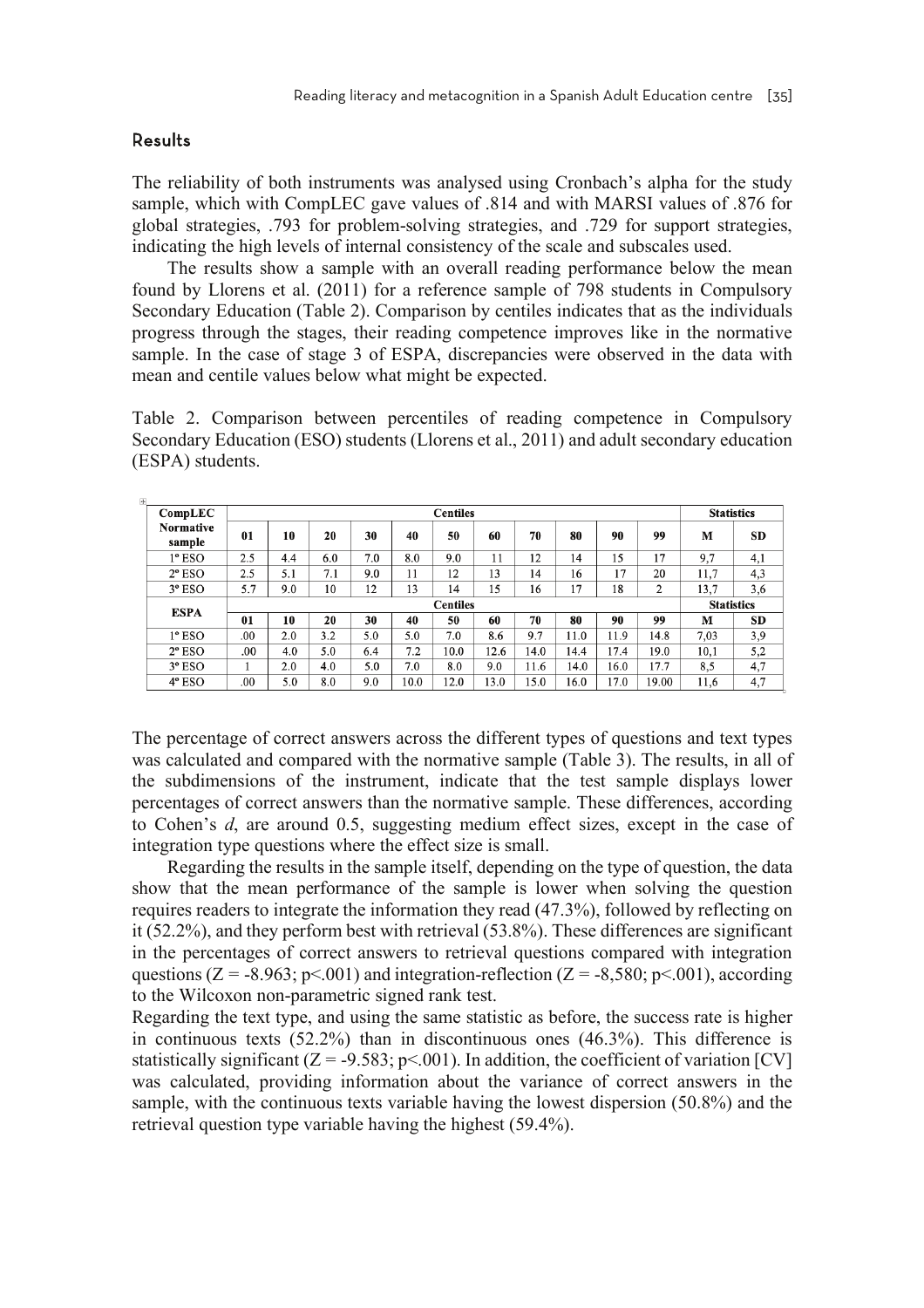Table 3. Comparison of percentage of correct answers and effect size (Cohen's *d*) between the adult education sample and the normative sample using the CompLEC instrument (Llorens et al., 2011).

|            |                       |       | Correct Answers (%)<br><b>ESPA</b> | Correct Answers (%)<br><b>ESO</b> | $d$ Cohen |      |
|------------|-----------------------|-------|------------------------------------|-----------------------------------|-----------|------|
|            |                       | Media | SD.                                | Media                             | <b>SD</b> |      |
|            | TotalCompLEC          | 47,7  | 24,7                               | 58,0                              | 13,5      | 0,52 |
| of<br>Type | Retrieval             | 53,8  | 32,1                               | 65,2                              | 20,7      | 0,42 |
| questions  | Integration           | 47,3  | 25,1                               | 51,7                              | 13,1      | 0,22 |
|            | Reflection evaluation | 52,2  | 30,8                               | 63,0                              | 8,9       | 0,48 |
| Text type  | Continuous            | 52,2  | 26,6                               | 59,8                              | 12,9      | 0,36 |
|            | Discontinuous         | 46,3  | 26,3                               | 54,7                              | 14,7      | 0,39 |

SD= standard deviation

Non-parametric contrast tests were used to investigate these differences by independent variables (gender, stage, and age), as the assumptions of normality were not met.

The Mann-Whitney U test was used to analyse whether gender affects performance in the test depending on the type of question and the type of text, while the Kruskal-Wallis test was used to analyse the relationship with stage and age.

The analysis does not revel significant differences that can be attributed to gender or age. However, with regards to the stage, the non-parametric tests show significant differences in the questions on integration and reflection and for continuous and discontinuous texts (Table 4).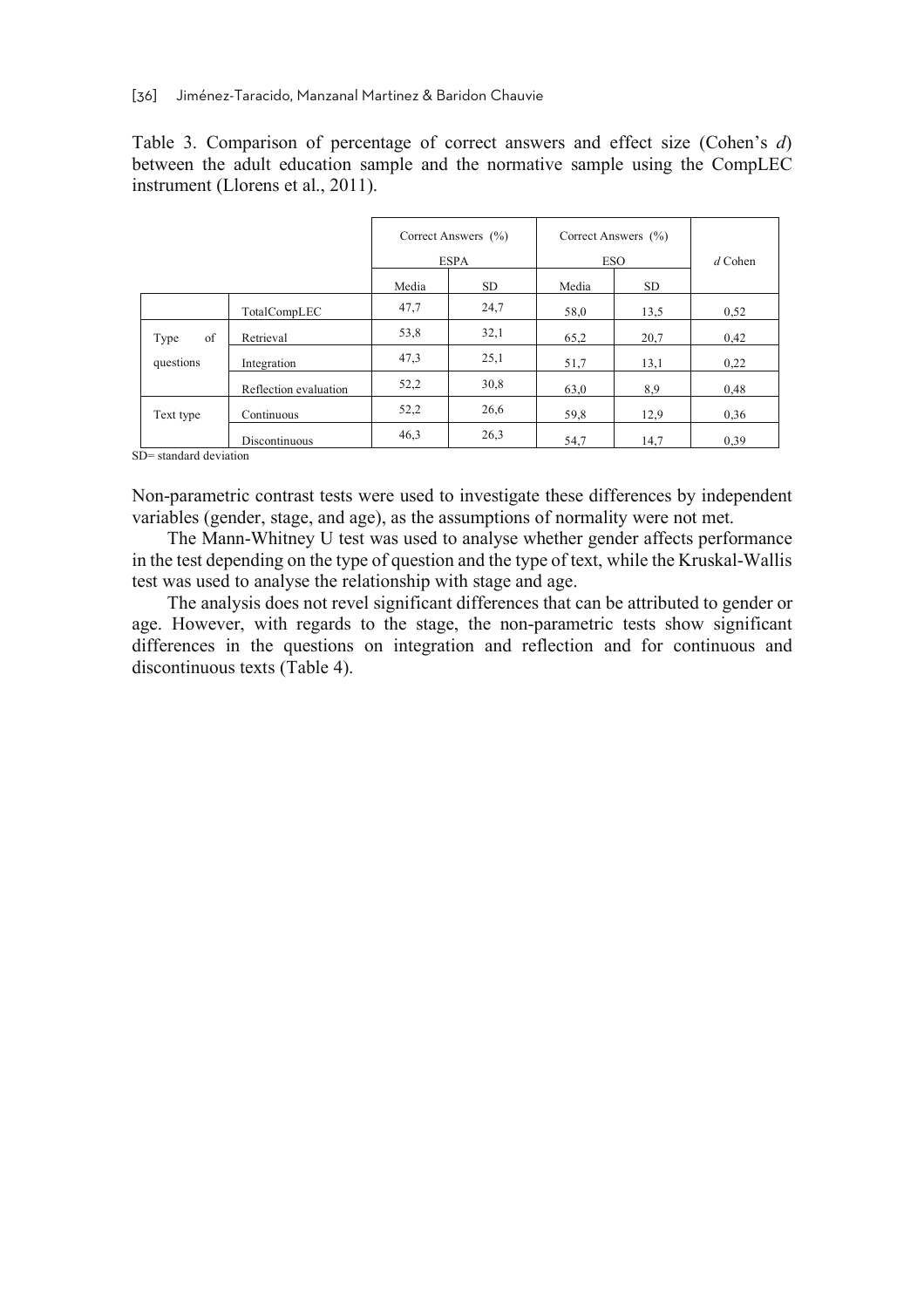|           |               |                      | Gender               |      |                      |                      | Stage |           |                    | Age                 |                    |             |  |
|-----------|---------------|----------------------|----------------------|------|----------------------|----------------------|-------|-----------|--------------------|---------------------|--------------------|-------------|--|
|           |               |                      | M                    | F    | 1 <sup>0</sup>       | $2^{\circ}$          | 3°    | $4^\circ$ | $=18$              | 19-<br>25           | $26-$<br>35        | $36-$<br>60 |  |
|           |               | N                    | 64                   | 79   | 30                   | 27                   | 37    | 49        | 46                 | 52                  | 25                 | 19          |  |
|           | Total         |                      | $Z=0,407$ p=,684     |      |                      | $X=17,666**; p=.001$ |       |           | $X=5,79; p=.122$   |                     |                    |             |  |
|           | CompLEC       | R                    | 73,5                 | 70,5 | 51,6                 | 75,7                 | 63,1  | 89,2      | 60,9               | 75,6                | 79.2               | 84,1        |  |
|           | Retrieval     | $Z=0,144; p=.885$    |                      |      | $X=5,122; p=.163$    |                      |       |           |                    | $X=2,786$ ; p=,426  |                    |             |  |
|           |               | R                    | 71,4                 | 72,4 | 61,2                 | 75,8                 | 66,7  | 80,5      | 63,5               | 75,0                | 73,9               | 78,1        |  |
| Type of   | Integration   | $Z=-0,521$ -; p=,602 |                      |      |                      | $X=11,005$ *; p=,012 |       |           |                    |                     | $X=3,025$ ; p=,388 |             |  |
| questions |               | R                    | 73,9                 | 70,3 | 54,4                 | 78,2                 | 66,7  | 83,4      | 62,4               | 69,0                | 80,7               | 88,2        |  |
|           | Reflection    | $Z=0,825; p=.409$    |                      |      | $X=10,390^*; p=.008$ |                      |       |           | $X=3,025$ ; p=,388 |                     |                    |             |  |
|           | evaluation    | R                    | 75,1                 | 69.5 | 50.4                 | 77,5                 | 72,2  | 82,1      | 63,9               | 72,2                | 79,4               | 77,6        |  |
|           |               |                      | $Z=-0,279$ ; $p=780$ |      |                      | $X=10,390**; p=.016$ |       |           |                    | $X=3,785$ ; p=, 286 |                    |             |  |
|           | Continuous    | R                    | 70,9                 | 72,9 | 54,4                 | 78,2                 | 66,7  | 83,4      | 63,0               | 72,0                | 79,1               | 80,6        |  |
| Text type | Discontinuous |                      | $Z=1,375$ ; p=,169   |      |                      | $X=10,734*; p=.013$  |       |           |                    | $X=5,941$ ; p=,114  |                    |             |  |
|           |               | R                    | 72,3                 | 67,8 | 55,5                 | 69,8                 | 68,7  | 85,8      | 62,7               | 70,6                | 76,8               | 88,5        |  |

#### Table 4. Analysis of differences by gender, stage, and age for the CompLEC instrument.

\*means difference is significant at  $p<$ ,05 level

\*\* means difference is significant al p< 0.01 level.

M=Male

F=Female

R=Average ranges

A mixed ANOVA was performed, making it possible to analyse the significance of the interaction between stage and each dimension on the CompLEC questionnaire. In the case question type, lower bound estimated was used as two of the assumptions are not met (the Kolgomorov-Smirnof test for normality and Mauchly's sphericity test). In the case of text type, Pillai's trace was used as the assumption of normality was not met.

The main effects of stage replicate those already described in the Kruskal-Wallis test. Regarding within-subjects effects, pairwise comparisons indicate that there are significant differences for integration and reflection-type questions depending on whether the students are at stage 1 or 4 (U = -29.911; p = .010, and U = -3.721; p = .005 respectively), with the range being favourable for students at ESPA stage 4. This pattern is repeated with text type. There are significant differences with continuous texts and discontinuous ones, and in both cases they are found between stages 1 and 4 of ESPA ( $U = -28.947$ ;  $p = .015$  and U = -30.249;  $p = .009$ , respectively).

The results show that there is no cross effect between question type or text type and the stage. In other words, the differences found are maintained across the courses.

For the MARSI instrument, the descriptors were calculated for the sample as a whole, as well as the valid percentage for the three levels proposed by Mokhtari and Reichard (2002): high (mean of 3.5 or above), medium (mean of 2.5 to 3.4), and low (2.4 or lower). The results in Table 5 show a medium level of declared use of metacognitive strategies during the reading process. Similarly, the distribution by percentages makes it possible to refine the behaviour of the sample, so that most subjects report a high level of use of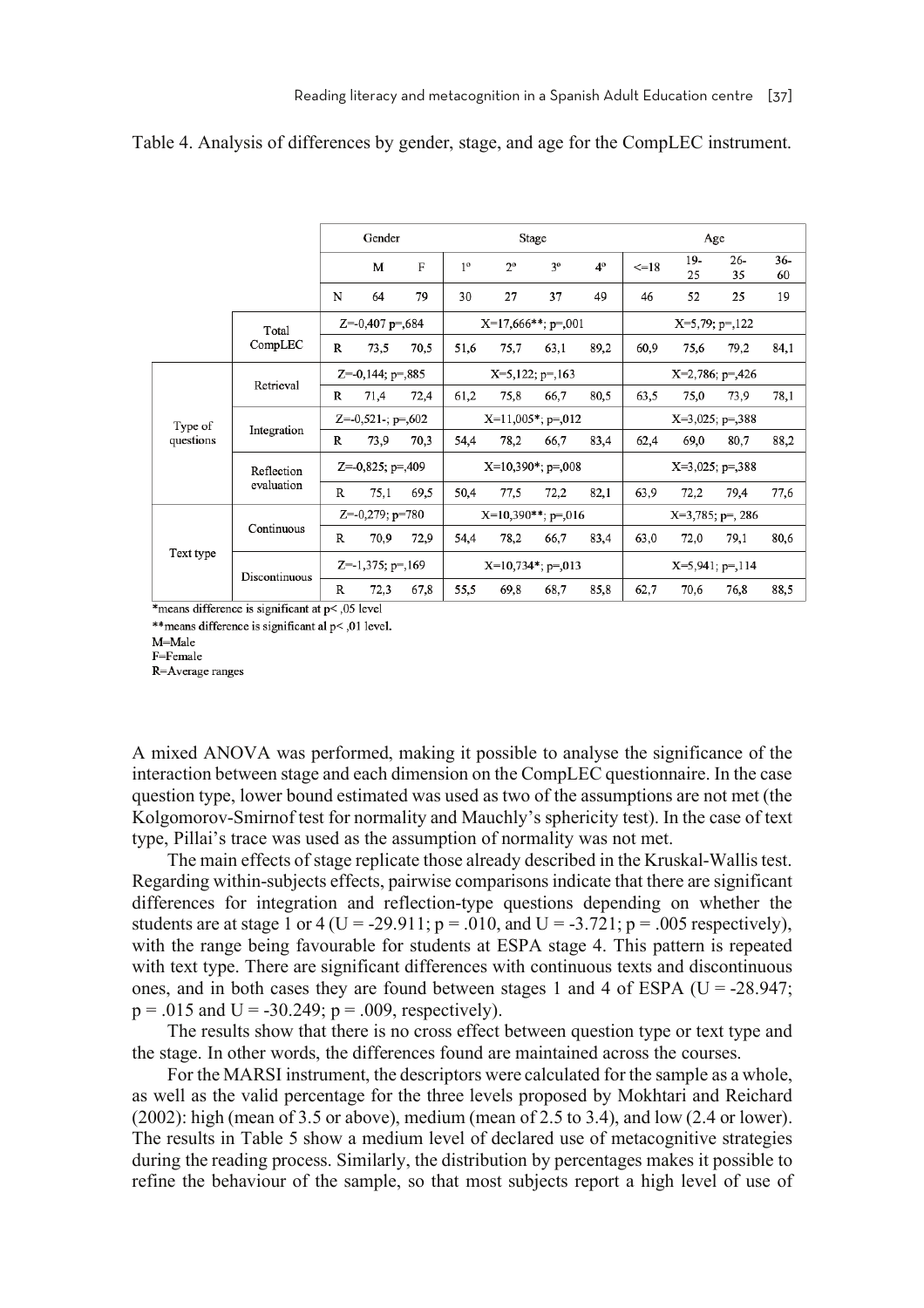strategies aimed at solving problems while for global and support strategies they report a low level.

|  | Table 5. Descriptive statistics and levels of frequency of use of reading strategies. |  |  |  |
|--|---------------------------------------------------------------------------------------|--|--|--|
|  |                                                                                       |  |  |  |

|                 | N   | Maximun scale | Media | SD   | % high | % medium | $%$ low |
|-----------------|-----|---------------|-------|------|--------|----------|---------|
| Global reading  | 114 |               | 3,13  | 0,83 | 31,50  | 47,37    | 21,05   |
| Problem-solving | 125 |               | 3,66  | 0,76 | 64,80  | 29,60    | 5,60    |
| Support reading | 117 |               | 2,73  | 0,78 | 14,53  | 54,70    | 30,77   |

As in the reading comprehension test, possible gender, stage, and age differences in the use of metacognitive strategies have been investigated. To do this, after testing the parametric assumptions, the procedure described above was used (Table 6).

| Table 6. Analysis of differences by gender, stage, and age for the MARSI instrument. |  |  |  |
|--------------------------------------------------------------------------------------|--|--|--|
|--------------------------------------------------------------------------------------|--|--|--|

| $\overline{+}$  |                     |                      |       |             |                   |                      |           |       |                      |           |       |  |
|-----------------|---------------------|----------------------|-------|-------------|-------------------|----------------------|-----------|-------|----------------------|-----------|-------|--|
|                 |                     | Gender               |       |             | Stage             |                      |           |       | Age                  |           |       |  |
|                 |                     | М                    | F     | $1^{\circ}$ | $2^{\circ}$       | $3^{\circ}$          | $4^\circ$ | $=18$ | 19-25                | $26 - 35$ | 36-60 |  |
|                 | $t=0,609; p=.544$   |                      |       |             | $F=0,610; p=.610$ |                      |           |       | $F=3,340^*$ ; p=,022 |           |       |  |
| Global reading  | N                   | 52                   | 62    | 22          | 18                | 31                   | 43        | 37    | 40                   | 19        | 17    |  |
|                 | M                   | 39.94                | 41,19 | 39,77       | 42,83             | 41,77                | 39,20     | 38,27 | 39,37                | 41,36     | 47,7  |  |
|                 | SD                  | 10,8                 | 11,1  | 11,1        | 11,1              | 9,8                  | 11,6      | 9,7   | 10,6                 | 12        | 11,1  |  |
|                 | $t=2,376$ *; p=,019 |                      |       |             |                   | $F=1,350$ ; $p=.262$ |           |       | $F=3,011*; p=.033$   |           |       |  |
| Problem-solving | N                   | 58                   | 67    | 26          | 19                | 35                   | 45        | 42    | 44                   | 21        | 17    |  |
|                 | M                   | 27,9                 | 30,5  | 29,1        | 31,8              | 29,2                 | 28,5      | 27,5  | 29,4                 | 29,8      | 32,5  |  |
|                 | SD                  | 6,5                  | 5,5   | 6,6         | 4,7               | 4,9                  | 7,1       | 5,8   | 6,1                  | 7,4       | 3,6   |  |
|                 |                     | $t=1,445$ ; $p=.151$ |       |             |                   | $F=0,839; p=.475$    |           |       | $F=8,618**; p=.000$  |           |       |  |
|                 | N                   | 54                   | 63    | 26          | 18                | 30                   | 43        | 37    | 44                   | 19        | 17    |  |
| Support reading | M                   | 23,6                 | 25,4  | 24,4        | 26,8              | 24,7                 | 23,7      | 22,6  | 23,6                 | 24,4      | 31,8  |  |
|                 | SD                  | 6,4                  | 7,5   | 7,3         | 7,9               | 6,3                  | 7,1       | 6,2   | 6,3                  | 7,1       | 6,7   |  |

\* means difference is significant at p< ,05 level

\*\* means difference is significant al p< 0.01 level.

Significant differences regarding gender and age were found. In the case of gender, female subjects report greater use problem-solving strategies than male subjects. This difference is significant ( $t = -2.376$ ;  $p = .019$ ). In the case of age, significant differences were present in all of the strategies evaluated. The ANOVA analysis by age group was expanded upon with a post hoc analysis. The 36 to 60 age group reported greater use of global strategies than the other age groups, and these differences were statistically significant with the first two groups  $(\leq 18$  and 19 to 25). With problem-solving strategies, the oldest group again reported the highest use, although in this case the differences were only statistically significant with regards to the lowest age group  $(\leq 18)$ . Finally, following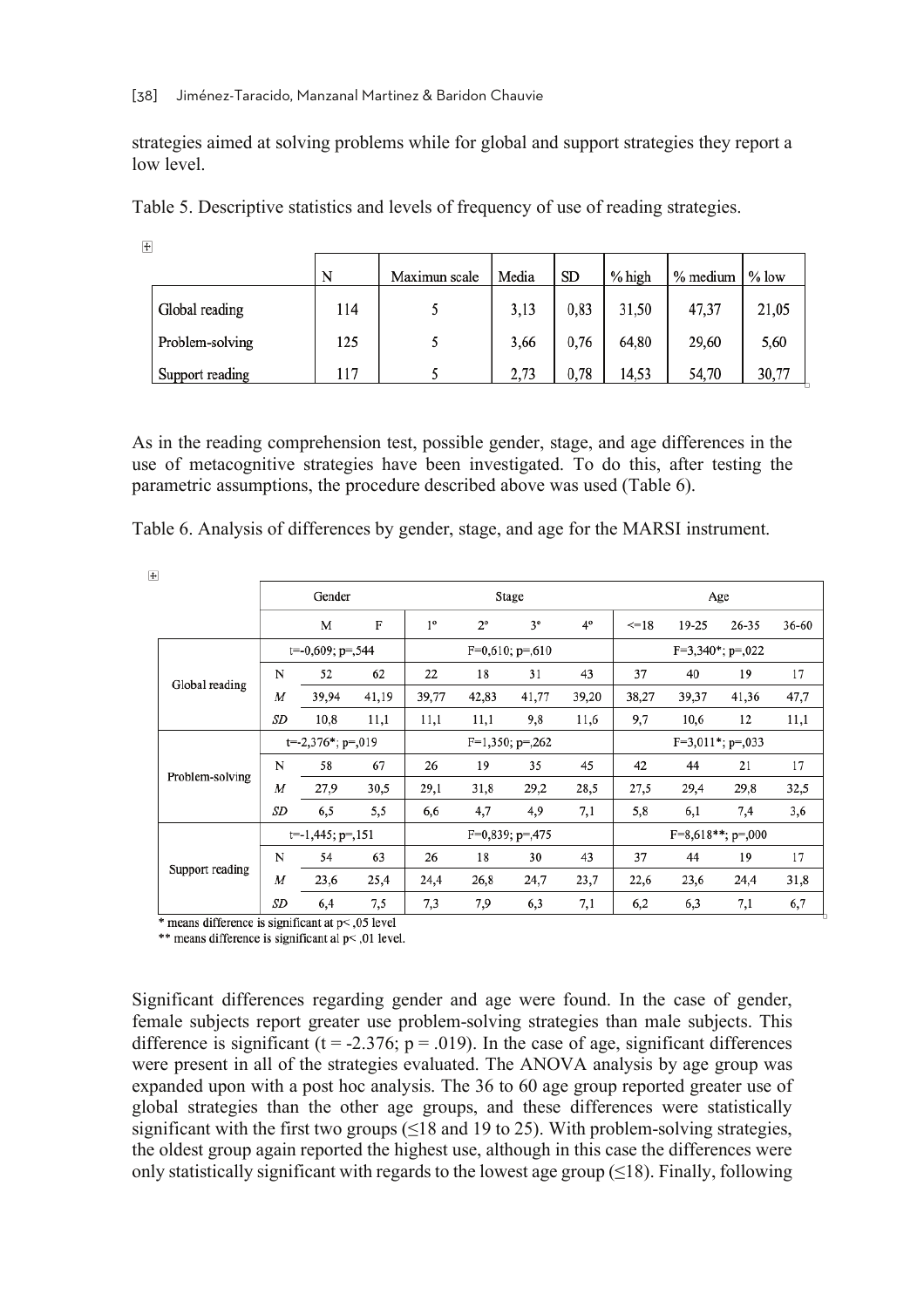the same pattern, for support reading strategies, significant differences were found between the oldest group and all other age groups.

As in the analysis of reading competence, a mixed ANOVA was performed with stage as the variable and strategy type with three levels as the within-subjects factor to establish whether the adoption of metacognitive strategies (three types) develops differently over the levels. After meeting the assumptions of normality, sphericity, and homogeneity of variance, Pillai's trace shows a significant effect for the strategy type factor but not for the strategy type\*stage interaction, as a crossed effect of this type is not present. The pairwise comparisons between all levels for the strategy type within-subjects factor show significant differences in all combinations. As for the stage as a withinsubject factor, no significant differences were found between use of metacognitive strategies and stage (replicating the previous results).

Next, to establish whether there is a relationship between the two constructs, a bivariate correlation between the total CompLEC dependent variable and each of the MARSI strategies was performed. This showed a weak to moderate statistically significant positive relationship for global strategies, moderate for problem-solving strategies, and non-significant for support strategies. A bivariate correlation was also performed with the remaining ordinary independent variables: age, gender, and stage. The results of both correlations were the basis for selecting the significant variables to prepare an explanatory model for variance in reading competence through multiple linear regression. Table 7 shows the Pearson coefficients for the quantitative variables and Spearman's rho for the ordinary variables, as well as their significance.

|                 | N   | Pearson correlation      | Spearman correlation     | Sig. (bilateral) |
|-----------------|-----|--------------------------|--------------------------|------------------|
| Age             | 142 | $\overline{\phantom{a}}$ | $,236**$                 | ,005             |
| Stage           | 143 | -                        | ,299**                   | ,000             |
| Gender          | 143 | ,024                     |                          | ,772             |
| Global reading  | 114 | $,234***$                | ٠                        | ,012             |
| Problem-solving | 125 | $,350***$                | $\overline{\phantom{a}}$ | ,000             |
| Support reading | 117 | ,059                     | -                        | ,525             |

Table 7. Bivariate correlation between the independent variables and the CompLEC dependent variable.

The data show positive correlations in all cases, except for gender and the support reading metacognitive strategy and so these variables were not taken into account when preparing the model. Regarding the *age* variable, it should be noted that this displays an upward trend that gives a significant result for the correlation, even though it was not significant in the previous contrast test. This is because the differences are not large enough for the contrast test to be significant.

The stepwise regression procedure is the best predictive model of reading competence  $(F = 12.208, p \le 0.001)$ , with an explanatory capacity for the model of 23.4%. The predictor variables that form part of the equation are: metacognitive strategy, problem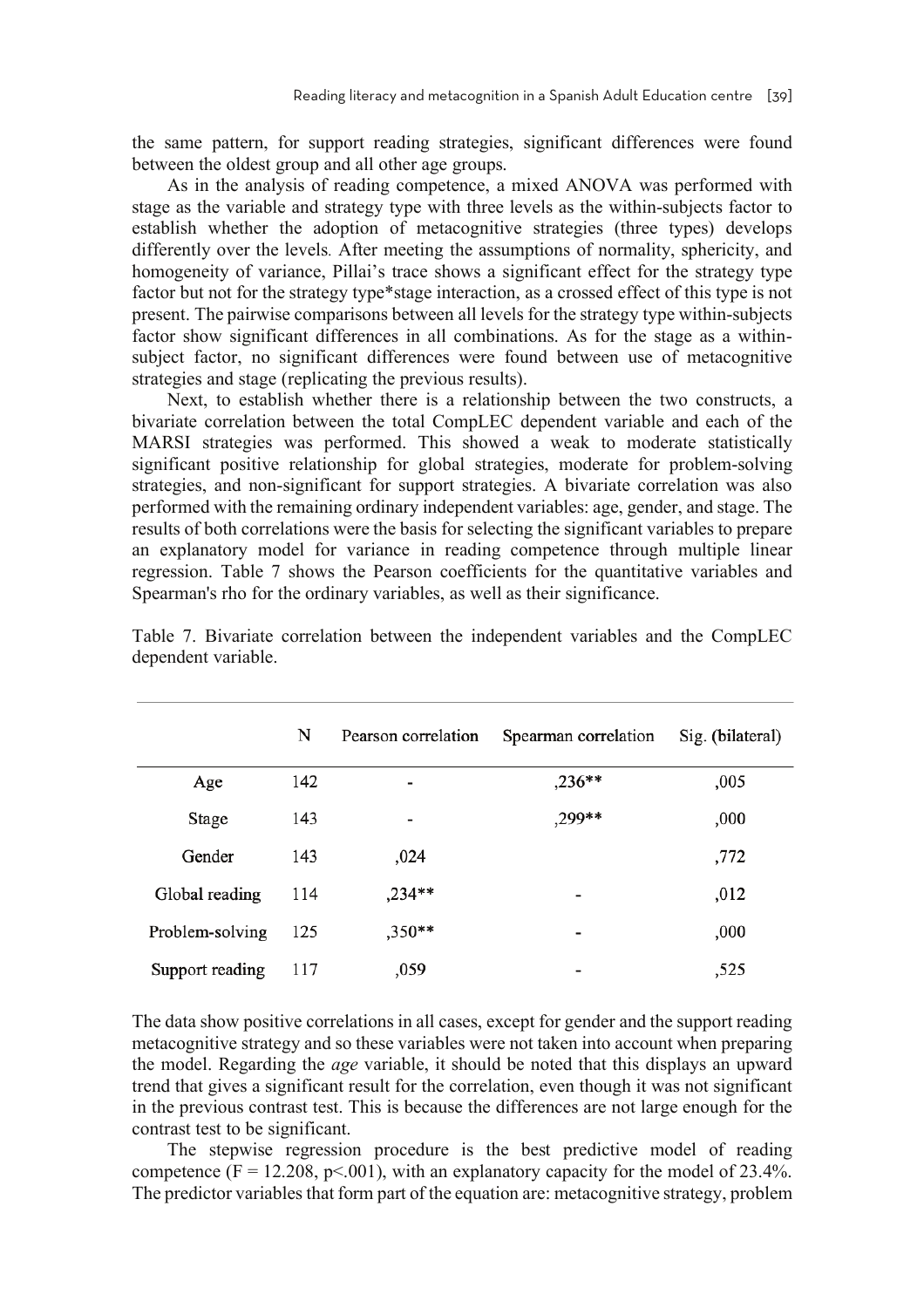solving (t = 4.059, p < 0.01), stage (t = 3.609, p < 0.01), and age (t = 2.460, p < 0.05), showing that experience and progress through the stages improve reading competence and that it is important to train students in metacognitive strategies such as reading slowly, rereading, visualizing what is being read, and/or reading aloud. Table 8 shows the data for the confidence levels and limits.

Table 8. Coefficients in the multiple linear regression model (stepwise method).

| $\overline{+}$ |          |                   |       |          |      |                |             |  |
|----------------|----------|-------------------|-------|----------|------|----------------|-------------|--|
|                |          |                   |       |          |      | $CI 95\% (B)$  |             |  |
|                | B        | Standard<br>error | Beta  | t        | Sig. | Lower<br>limit | Upper limit |  |
| Constant       | $-3,705$ | 2,300             |       | $-1,611$ | ,110 | $-8,259$       | 0,849       |  |
| PROB MARSI     | 0,261    | 0,064             | 0,333 | 4,059    | ,000 | 0,134          | 0,388       |  |
| Stage          | 1,122    | 0,339             | 0,292 | 3,609    | ,000 | 0,552          | 1,892       |  |
| Age            | 0,105    | 0,043             | 0,204 | 2,460    | ,015 | 0,020          | 0,190       |  |

Finally, the assumptions of multicollinearity were tested (variance inflation factor, VIF, between 1.027 and 1.074), independence of errors (Durbin-Watson test = 1.737), as well as normality and linearity (evaluation of residuals), which were met in all cases. It is important to note that while the global strategies variable is automatically eliminated by the stepwise method owing to the collinearity effect, when performing the regression with this single variable it is found that it explains 12% of the variance in the dependent variable ( $F = 7.585$ ,  $p = .001$ ), which is included in the accepted model.

#### Discussion of results

In current society with its imbalance between the employee profiles available and what employers demand, evaluating key competences in adults is of great interest for establishing policies to boost the successful integration of members of this group into the job market (OECD, 2016). The PIACC evaluations, which are run by the OECD, and similarly PISA which is carried out in the European framework, are proof of this effort. The valuable information that these institutions provide must be complemented by empirical studies in the classroom to identify behaviour and aspects that help redirect teaching practice. Nonetheless, and insofar as we have been able to establish, the great majority of works on reading comprehension and metacognition focus on other academic levels and there are practically none regarding adult education (ASE).

#### Reading competence

This study has found that the participating adults have a lower level of reading competence in all of the subdimensions and at all of the stages sampled when compared with the sample of adolescents, also secondary education students, used as a yardstick. Similarly, the discrepancy found (albeit not a statistically significant one) in the reading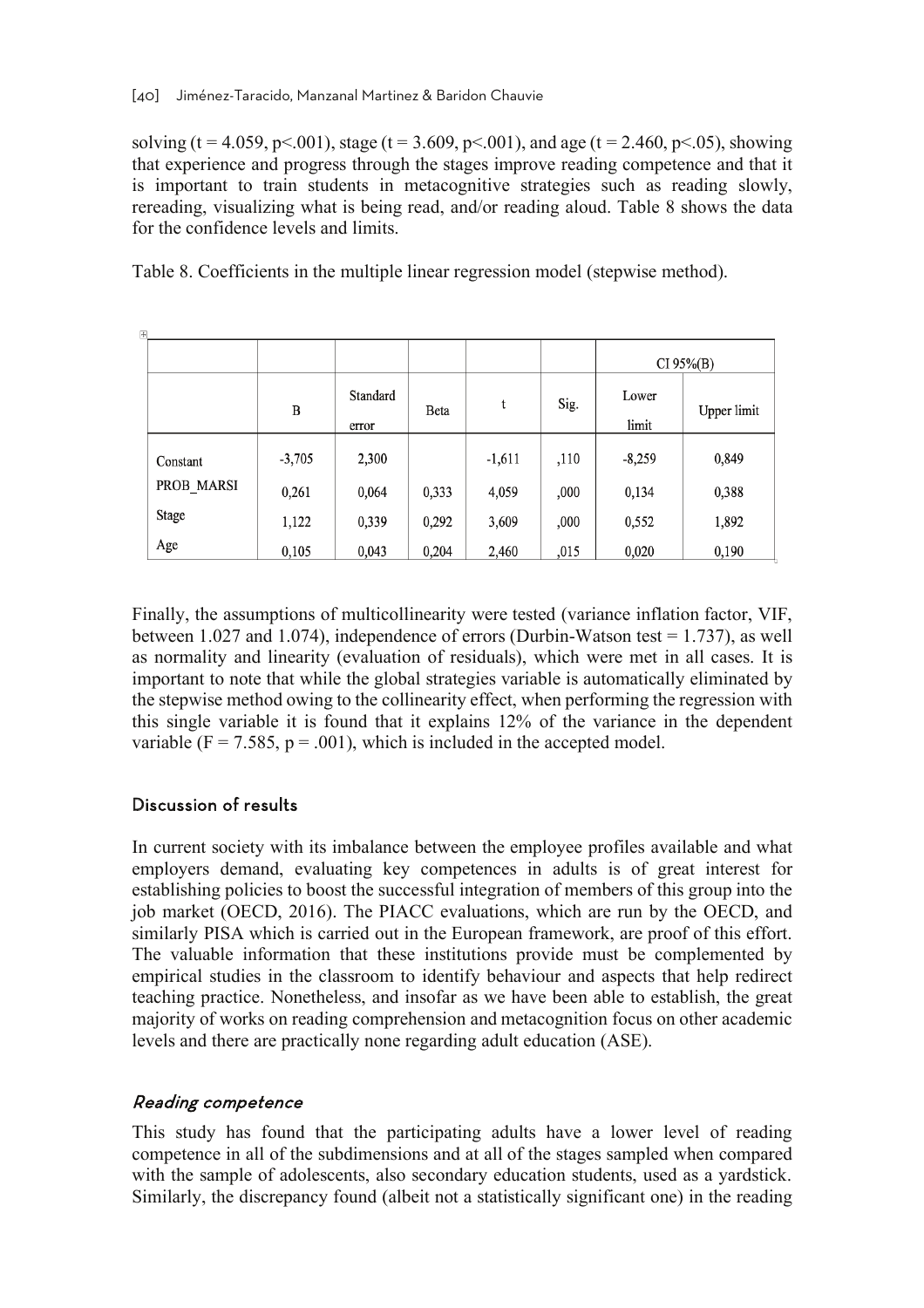progress of subjects at stage 3 of ASE seems to be evidence of a feature of the sample, or rather a consequence of automatic progression to the next stage, even with low reading competence. These aspects will be taken into account in future research.

A more detailed analysis of the performance shown by the participating adults in the situations proposed in CompLEC, based on the percentage of correct answers obtained, it is statistically significant and noticeable that the questions of the integration type and the discontinuous texts show the highest percentage of errors, a finding in accordance with other research carried out with adolescent secondary-education students (Serrano et al., 2017). The hypothesis tests showed significant differences in performance of tasks, text type, and question type in the course variable only. Therefore, final-stage students show a higher level of reading competence, regardless of their gender and age. This suggests that reading competence is a skill that is acquired gradually in accordance with the training received.

The result of the interaction between stage, question type, and text type was not significant, suggesting that the differences between the reading dimensions are maintained throughout the course, suggesting that the teaching model does not contribute to the acquisition of competences but instead prolongs initial differences.

#### Metacognitive strategies used and reading competence

For the type and number of metacognitive strategies used when reading, the participants report a higher frequency of use for problem solving, something that coincides with the research of Hong-Nam and Leavell (2011) with a sample of university students.

The results suggests that the use of metacognitive strategies is positively related to age and gender. Women and individuals in the 36–60 age range report the highest use of metacognitive strategies. In contrast with what was expected, no relationship was found between higher reported use of strategies and better performance in tests to evaluate reading competence. These results are in line with other research (Jiménez-Taracido & Manzanal, 2018; Ruffing, Wach, Spinath, Brünken, & Karbach, 2015). This could be because of a difference between what is reported and real behaviour, or to misuse of the metacognitive strategies by the subjects (Winnie & Jamieson-Noel, 2003). As for stage, it has been observed that there are no significant differences linked to the adoption of one strategy or another depending on the stage the students are at, and the pattern of application of strategies does not change over the stages.

In general, a positive linear relationship was observed between the reading competence shown by participating adults and the use of metacognitive strategies during the task, with the problem-solving strategies standing out particularly whose has made it possible to develop an explanatory model. Metacognitive skills' contribution to reading comprehension is a productive field in the social sciences, where results from empirical evidence have been varied. Examples of this are the research by Flórez, Torrado, Mondragón, and Pérez (2003) and Flórez, Torrado, Arévalo, Mesa, Mondragón, and Pérez (2005) who respectively found high ( $r = .877$ ) and medium-high ( $r = .677$ ) correlations in primary-school pupils. Similarly, Mañá, Vidal-Abarca, Domínguez, Gil, and Cerdán (2009) showed in compulsory secondary education that the metacognitive strategies used when performing a task explain 30% of reading comprehension. However, other studies did not show a significant relationship between these two constructs, such as Paba and González (2014) with students from compulsory secondary education, or Cerchiaro, Sánchez, Herrera, Arbeláez, and Gil (2011) with university students, which confirms the interest and importance of continued research in this area of knowledge.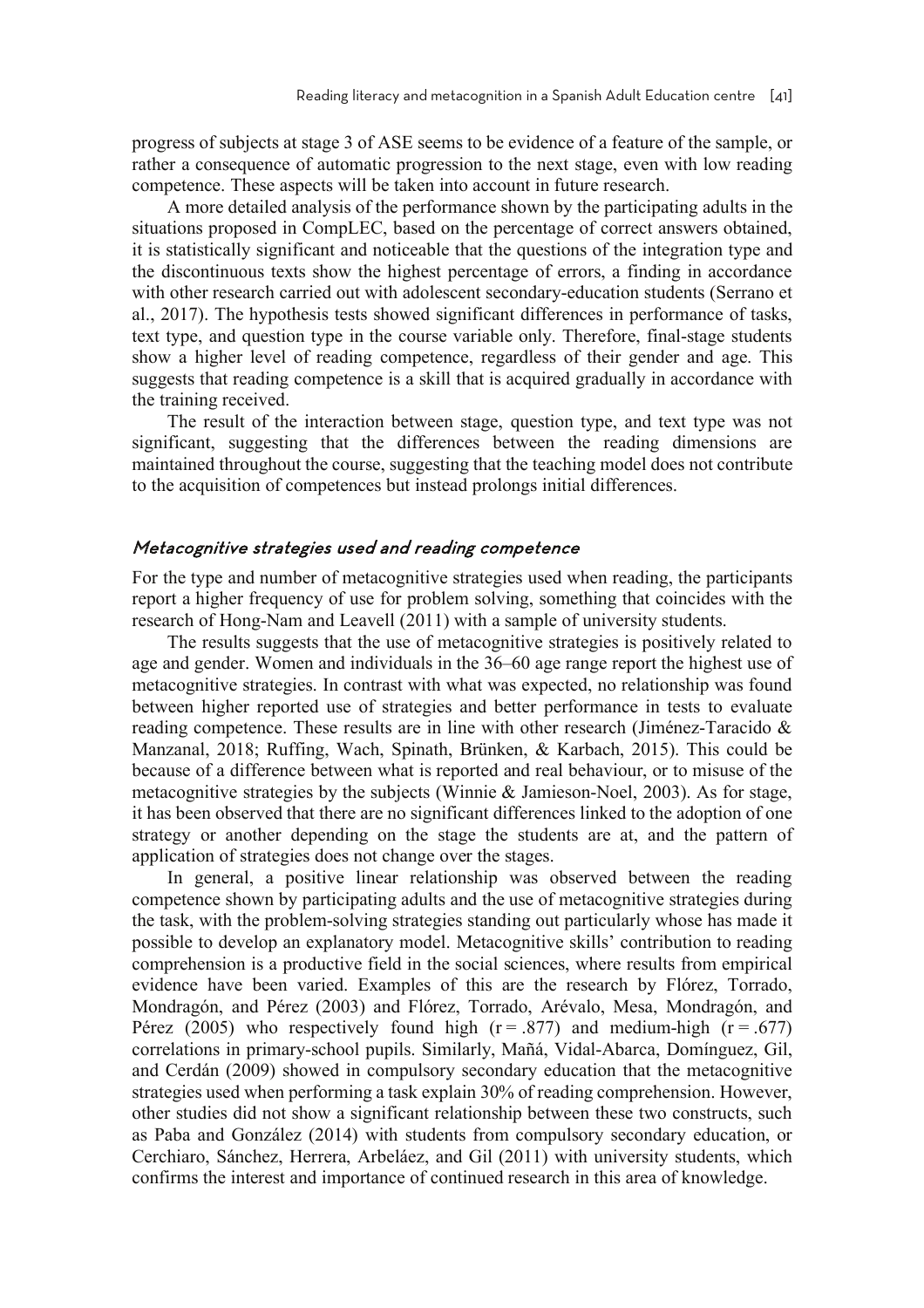#### Limitations of the study

With regards to the limitations of the study, several aspects must be considered. On the one hand, and considering the context of the area of study described above, although both constructs were measured using instruments that are endorsed and recognised in educational research, we must be prudent as reading comprehension and metacognitive activity are dynamic and complex processes, and the relationships between them and their various components are still a matter of debate, comprising one of the most important areas in cognitive psychology (Cerchiaro et al., 2011). Furthermore, it is important to note that the sample was not picked randomly, and while it does comprise all of the students from a particular centre, it is relatively small. Therefore, it is advisable to expand the number of participants in future to examine in greater depth whether the results found are specific to adult secondary education students or if they are due to the variety in the reading level. Furthermore, we believe it is necessary to underline the lack of previous research in this topic in populations like the study sample. This meant we had to use as a reference other studies carried out with students who, while studying at the same stage, have limited similarities in their social characteristics, concerns, etc. This reveals a gap in the literature in this type of study which we see as an opportunity to start new research. Finally, it is important to reiterate the peculiarity of this type of sample (social and cultural aspects, etc.). Analysis of this, while it does fall outside the aims of our study, could have led to a limitation in the study by affecting people's predisposition to participate in the study, especially during the application of the self-report questionnaire, since as some subjects commented to us, these questions were ones they had never asked themselves and it seemed like a waste of time to them. Nonetheless, these were isolated cases and we do not believe affect the overall results. The variables relating to the social reality of this population will be considered in future work.

Ultimately, it is necessary to continue with research, including in future designs a broader spectrum of reading competences, not just higher aspects, and monitoring all of the phases in the process to examine the influence other variables or factors might have, as well as individual variations and variations caused by the social and cultural context of adult secondary educations students.

#### **Conclusions**

Following this empirical study carried out in a centre in Spain, it can be concluded that:

- The students who participated displayed a lower level of reading competence than the normative sample from compulsory secondary education, with medium differences observed in the effect size.
- The reading processes that show the highest level of difficulty are those that require understanding the general meaning of the text, connecting the ideas set out in it (cause-effect), and making inferences that make it possible to establish a coherent representation of the situation described in the text, as well as the comprehension of discontinuous texts, which do not present information in a progressive sequence or have a linear structure (graphs, tables, etc.).
- Significant differences were found between the reading behaviour of students in the first and final stages, with students from stage 4 of ESPA having a better reading profile. The differences found relating to the reading process (retrieval, integration, reflection-evaluation) are maintained across the stages.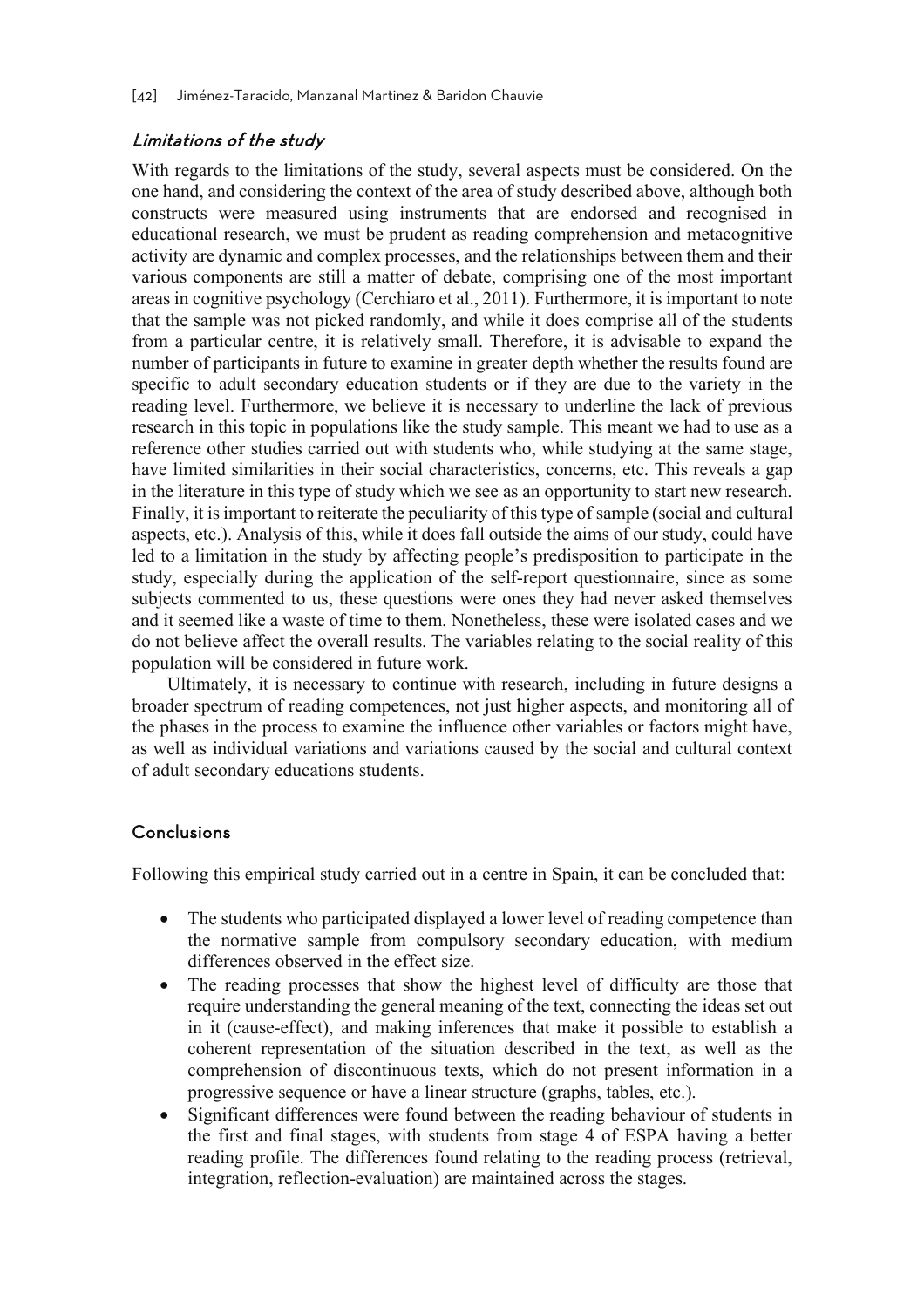- The strategies employed by the subjects do not differ significantly according to the stage they are at and the pattern of behaviour does not change throughout the stages, in other words, there is no cross effect between stage and type of strategy. However, women reported greater use of problem-solving strategies than men, as did the oldest group. In both of these cases the differences are statistically significant. Habitual use of these strategies does not result in better performance in the reading test for these groups, where no significant differences were found between men and women or between the oldest age group and the other ones.
- There is an increasing linear association between age (not grouped), stage, strategies in general, and problem solving with the performance on the reading test. After the linear regression analysis, these were identified as predictors of reading competence.

#### Implications for teaching

We believe that the results shown here suggest a need to involve teachers in the use of strategies that direct students towards acquiring and perfecting reading competence. Instruction in tasks that favour active reading, especially in discontinuous texts, in which it is necessary to synthesise the main ideas, separate the relevant parts form the irrelevant ones, and infer and relate to prior knowledge, is predicted to be key to improving the reading process in adults with low educational levels. All through this process of improvement, it is also vital to instruct students in metacognitive strategies that help them to recognise their own learning process and make them capable of evaluating what they know and identifying difficulties that prevent them from progressing. Therefore, techniques like self-evaluation, rereading, paraphrasing, or consulting support materials when gaps in comprehension are detected are regarded as appropriate for this purpose and consequently for encouraging academic success. Accordingly, we propose, in future research identifying what influence the degree of reading competence and use of metacognitive strategies has on the academic performance of this target group.

Finally, we feel that the inequality in opportunities commonly linked with this social group and the high rates of adults with a low level of education (below ISCED 2) in Spain and other countries in southern Europe (Eurydice, 2011), should be the primary motivation to increase investment and research in the classroom in formal adult education centres. This could provide us with empirical results that would function as our starting point and provide the necessary arguments to improve an academic curriculum that favours real acquisition of competences and entails satisfactory entry into the world of work, whether it be at the first or second opportunity.

#### Acknowledgements

This work is partially funded by UNIR Research (http://research.unir.net), Universidad Internacional de La Rioja (UNIR, http://www.unir.net), under the Research Support Strategy 4 [2017-2019].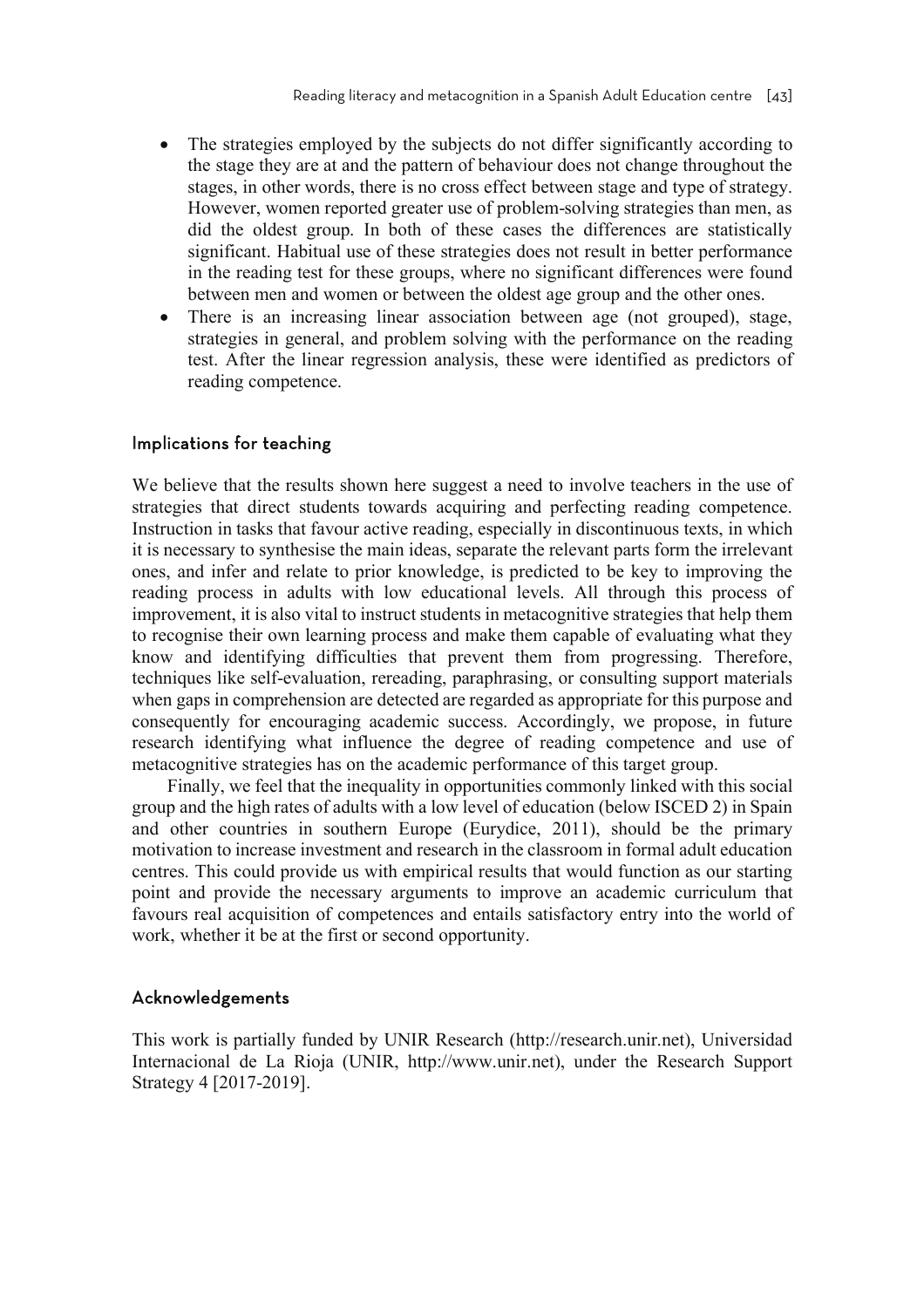#### Notes

<sup>1</sup> International Standard Classification of Education

#### References

- Alvarado, J. M., Puente, A., Jiménez, V., & Arrebillaga, L. (2011). Evaluating reading and metacognitive deficits in children and adolescents with Attention Deficit Hyperactivity Disorder. *The Spanish Journal of Psychology*, *14*(1), 62-73. doi:10.5209/rev\_SJOP.2011.v14.n1.5
- Arreaza, F. (2017, January 30). El fracaso de las enseñanzas de segunda oportunidad en la educación de personas adultas. Argumentos para reescribir la Programación didáctica y la vida del aula. Competencias [blog post]. Retrieved December 19, 2018, from https://goo.gl/Af4f1b
- Bachmann, D., & Holdsworth, P. (2016). The new skills Agenda for Europe. *Adult Education and Development. DVV International*, 83. Retrieved December 19, 2018, from https://goo.gl/pHjMLg
- Cerchiaro, E., Paba, C., & Sánchez, L. (2011). Metacognición y comprensión lectora: una relación posible e intencional. Duazary. Revista de Facultad de Ciencias de la Salud, Revisión del Tema, 8(1), 99- 111. Retrieved December 19, 2018, from https://goo.gl/wuaHrv
- Cerchiaro, E., Sánchez, L., Herrera, J., Arbeláez, M., & Gil, H. (2011). Un acercamiento a la metacognición y la comprensión lectora en estudiantes universitarios de México y Colombia. Santa Marta: Editorial Unimagdalena.
- Cornford, I. (2002). Learning-to-learn strategies as a basis for effective lifelong learning. *International Journal of Lifelong Education*, *21*(4), 357-368. doi:10.1080/02601370210141020
- European Association for the Education of Adults [EAEA] (2017). EAEA's Year of Adult Education in Europe 2017 kicks off. Brussels: European Association for the Education of Adults. Retrieved December 19, 2018, from https://goo.gl/2CcxDT
- Eurydice (2011). *Adults in Formal Education: Policies and Practice in Europe***.** Education*,* Audiovisual and Culture Executive Agency (EACEA P9 Eurydice). Retrieved from https://goo.gl/g3HPG4
- Feito, R. (2013). La educación secundaria de adultos. Un estudio de caso en un CEPA (Centro de educación de adultos). *Praxis sociológica*, *17*, 157-183. Retrieved December 19, 2018, from https://goo.gl/s3Zj7T
- Feito, R. (2015). La experiencia escolar del alumnado de la ESO de adultos. Un viaje de ida y vuelta. *Revista de la Asociación de Sociología de la Educación, 8*(1), 44-56. Retrieved December 19, 2018, from https://goo.gl/SZiiAC
- Fernández, M., Jiménez, V., Alvarado, J., & Puente, A. (2010). La Escala de Conciencia Lectora (ESCOLA): Un Instrumento para Evaluar Metacognición y Funciones Ejecutivas en Tareas de Lectura. *Revista Neuropsicología, Neuropsiquiatría y Neurociencias*, *10*(1), 95-116. Retrieved December 19, 2018, from https://goo.gl/YFqxRQ
- Fernández-Enguita, M., Mena, L., & Riviere, J. (2010). *Fracaso y abandono escolar en España.* Colección de Estudios Sociales, 29. Barcelona: Fundación La Caixa. Retrieved from https://goo.gl/qnLxY2
- Flavell, J. H. (1987). Speculations about the nature and development of metacognition. In F. Weinert, & R. Kluwe (Eds.), *Metacognition, motivation and understanding* (pp. 21-29). New Jersey: Lawrence Erlbaum Associates Publisher.
- Flórez, R., Torrado, M., Arévalo, I., Mesa, C., Mondragón, S., & Pérez, C. (2005). Habilidades metalingüísticas, operaciones metacognitivas y su relación con los niveles de competencia en lectura y escritura: un estudio exploratorio. *Forma y Función*, *18*, 15-44. Retrieved December 19, 2018, from https://goo.gl/t8Rw1S
- Flórez, R., Torrado, M., Mondragón, S., & Pérez, C. (2003). Explorando la metacognición: evidencia en actividades de lectura y escritura en niños y niñas de 5 a 10 años de edad. *Revista Colombiana de Psicología*, *12*, 85-98.
- Griffith, P., & Ruan, J. (2005). What is metacognition and what should be its role in literacy instruction? In S. E. Israel, C. Collins,K. L. Bauserman, & K. Kinnucan-Welsch (Eds.), *Metacognition in Literacy Learning. Theory, Assessment, Instruction, and Professional Development* (pp. 3-18). New Jersey: Lawrence Erlbaum Associates Publisher.
- Hong-Nam, K., & Leavell, A. (2011). Reading Strategy Instruction, Metacognitive Awareness, and Selfperception of Striving College Developmental Readers. *Journal of College Literacy & Learning*, *37*, 3-17.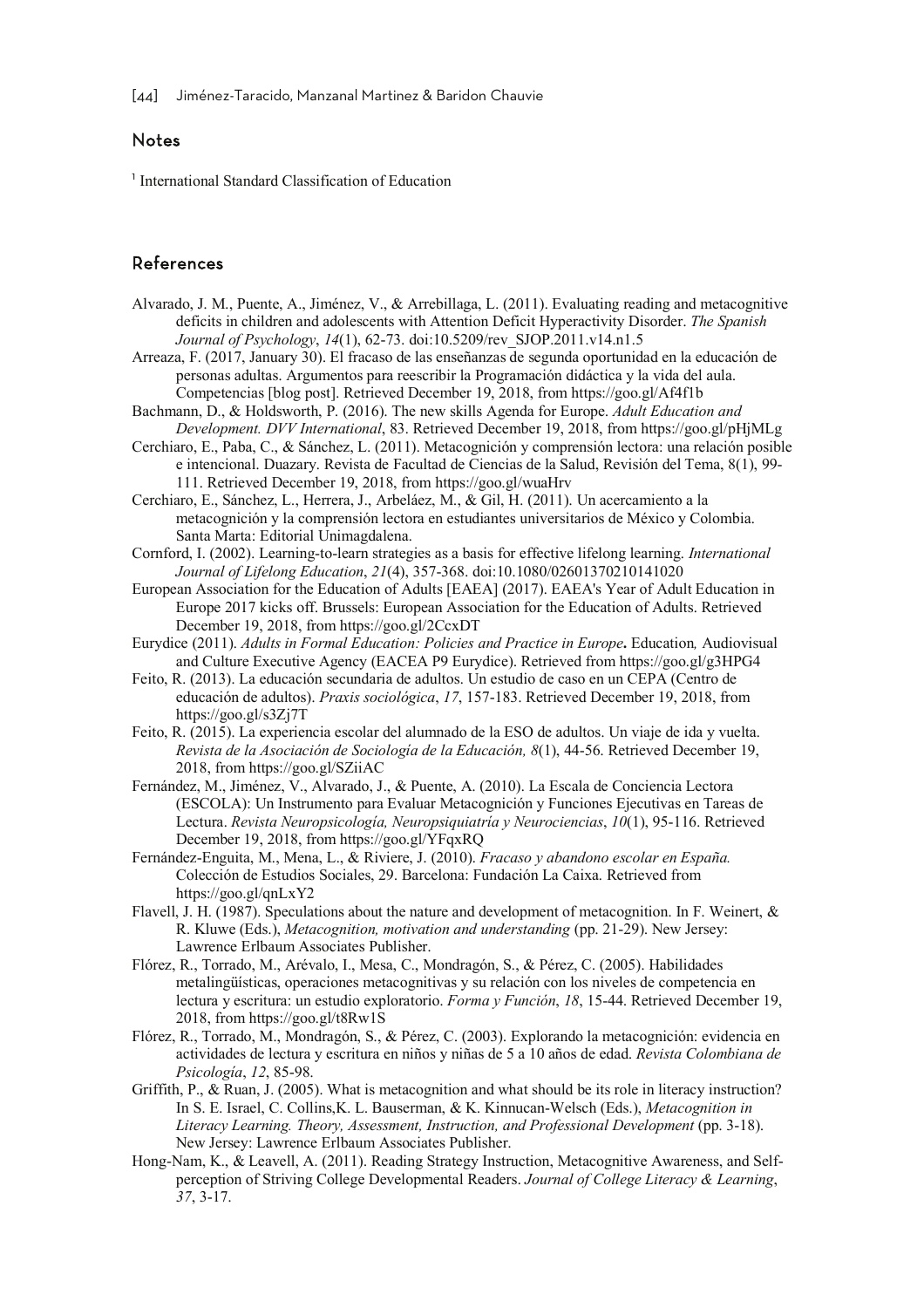- Jiménez-Taracido, L., Manzanal, A.I. (2018). ¿Los alumnos aplican las estrategias de aprendizaje que afirman? El caso de la monitorización de la comprensión en textos expositivos. *Revista Psicología Educativa, 24*(1), 7-13.
- Karbalei, A. (2010). A Comparison of the Metacognitive Reading Strategies Used by EFL and ESL Readers. *The Reading Matrix*, *2*(10), 165-180. Retrieved December 19, 2018, from https://goo.gl/eLWqtj
- Kolić-Vehovec, S., Rončević, B., & Pahljina-Reinić, R. (2014). Development of Metacognitive Knowledge of Reading Strategies and Attitudes Toward Reading in Early Adolescence: The Effect on Reading Comprehension. *Psychological Topics 23*(1), 77-98. Retrieved December19, 2018, from https://goo.gl/1N2mm3
- Llorens, A. C., Gil, L., Vidal-Abarca, E., Martínez, E., Mañá, A., & Gilabert, R. (2011). Prueba de Competencia Lectora para Educación Secundaria (CompLEC). *Psicothema*, *23*(4), 808-817. Retrieved December 19, 2018, from https://goo.gl/iefgVe
- Mañá, A., Vidal-Abarca, E., Domínguez, C., Gil, L., & Cerdán, R. (2009). Papel de los procesos metacognitivos en una tarea de pregunta-respuesta contextos escritos. *Infancia y Aprendizaje*, *32*(4), 553-565. doi: 10.1174/021037009789610412
- Ministerio de Educación Cultura y Deporte [MECD] (2013). *PIAAC Programa Internacional para la evaluación en competencias para personas adultas. Informe Español*. *Volumen I*. Retrieved December 19, 2018, from https://goo.gl/Y6dmww
- Ministerio de Educación Cultura y Deporte [MECD] (2016a). *Sistema estatal de indicadores de la educación 2016*. Instituto de Evaluación Educativa. Subdirección General de Estadística y Estudios. Retrieved December 19, 2018, from https://goo.gl/xFJe1x
- Ministerio de Educación Cultura y Deporte [MECD] (2016b). *Panorama de la Educación. Indicadores de la OECD 2016*. *Informe español.* Instituto de Evaluación Educativa. Subdirección de Documentación y Publicaciones. Retrieved December 19, 2018, from https://goo.gl/TASNxR
- Mokhtari, K., & Reichard A. C. (2002). Assessing Students' Metacognitive Awareness of Reading Strategies*. Journal of Educational Psychology*, *94*(2), 249–259. doi:10.1037//0022-0663.94.2.249
- Mokhtari, K., & Sheorey, R. (2002). Measuring ESL students' awareness of reading strategies. *Journal of Developmental Education*, *25*(3), 2-10. Retrieved December 19, 2018, from https://goo.gl/SJeyjn 1
- Organic Law for Improving Educational Quality [LOMCE], 8/2013,(2013) *Boletín Oficial del Estado*, 295, de 10 de diciembre de 2013.
- Organisation for Economic Co-operation and Development [OECD] (2010). *Off to a Good Start? Jobs for Youth*. Paris: OECD Publishing. doi:10.1787/9789264096127-en
- Organisation for Economic Co-operation and Development [OECD] (2016). *The Survey of Adult Skills: Reader's Companion, Second Edition, OECD Skills Studies*. Paris: OECD Publishing. doi:10.1787/9789264258075-en
- Paba, C., & González R. (2014). La actividad metacognitiva y la comprensión lectora en estudiantes de décimo grado. *Psicología desde el Caribe,31*(1), 79-102. doi:10.14482/psdc.31.L5185
- Ruffing, S., Wach, F. S., Spinath, F. M., Brünken, R., & Karbach, J. (2015). Learning strategies and general cognitive ability as predictors of gender-specific academic achievement. *Frontiers in Psychology*, *19*(6), 1238-1245. doi:10.3389/fpsyg.2015.01238
- Rujas, M. J. (2015). La Educación Secundaria para Adultos y la FP de Grado Medio: ¿una segunda oportunidad en tiempos de crisis? *Revista de la Asociación de Sociología de la Educación*, *8*(1), 28-43. Retrieved December 19, 2018, from https://goo.gl/TtsLP6
- Sabatini, J., Sawaki, Y., Shore, J., & Scarborough, H. (2010). Relationships Among Reading Skills of Adults with Low Literacy. *Journal of Learning Disabilities* 4*3*(2), 122-138. doi:10.1177/0022219409359343
- Salva-Mut, F., Quintana-Murci, E., & Desmarais, D. (2015). Inclusion and exclusion factors in adult education of youth with a low educational level in Spain. *European Journal for Research on the Education and Learning of Adults*, *6*(1), 9-23. doi:10.3384/rela.2000-7426.rela0121
- Sarrate-Capdevila, M. L., & Pérez de Guzmán, M. V. (2005). Educación de personas adultas, situación actual y propuestas de futuro. *Revista de Educación*, *336*, 41-57. Retrieved December 19, 2018, from https://goo.gl/PaSGe3
- Schreiber, F. (2005). Metacognition and Self-Regulation in Literacy. In S. E. Israel, C. Collins, K. L. Bauserman, & K. Kinnucan-Welsch (Eds.) *Metacognition in Literacy Learning. Theory, Assessment, Instruction, and Professional Development* (pp. 215-240). New Jersey: Lawrence Erlbaum Associates Publisher.
- Serrano, M. A., Vidal-Abarca, E., & Ferrer, A. (2017). Decisiones estratégicas de lectura y rendimiento en tareas de competencia lectora similares a PISA. *Educación XX1, 20*(2), 279-297. doi:10.5944/educXX1.12076